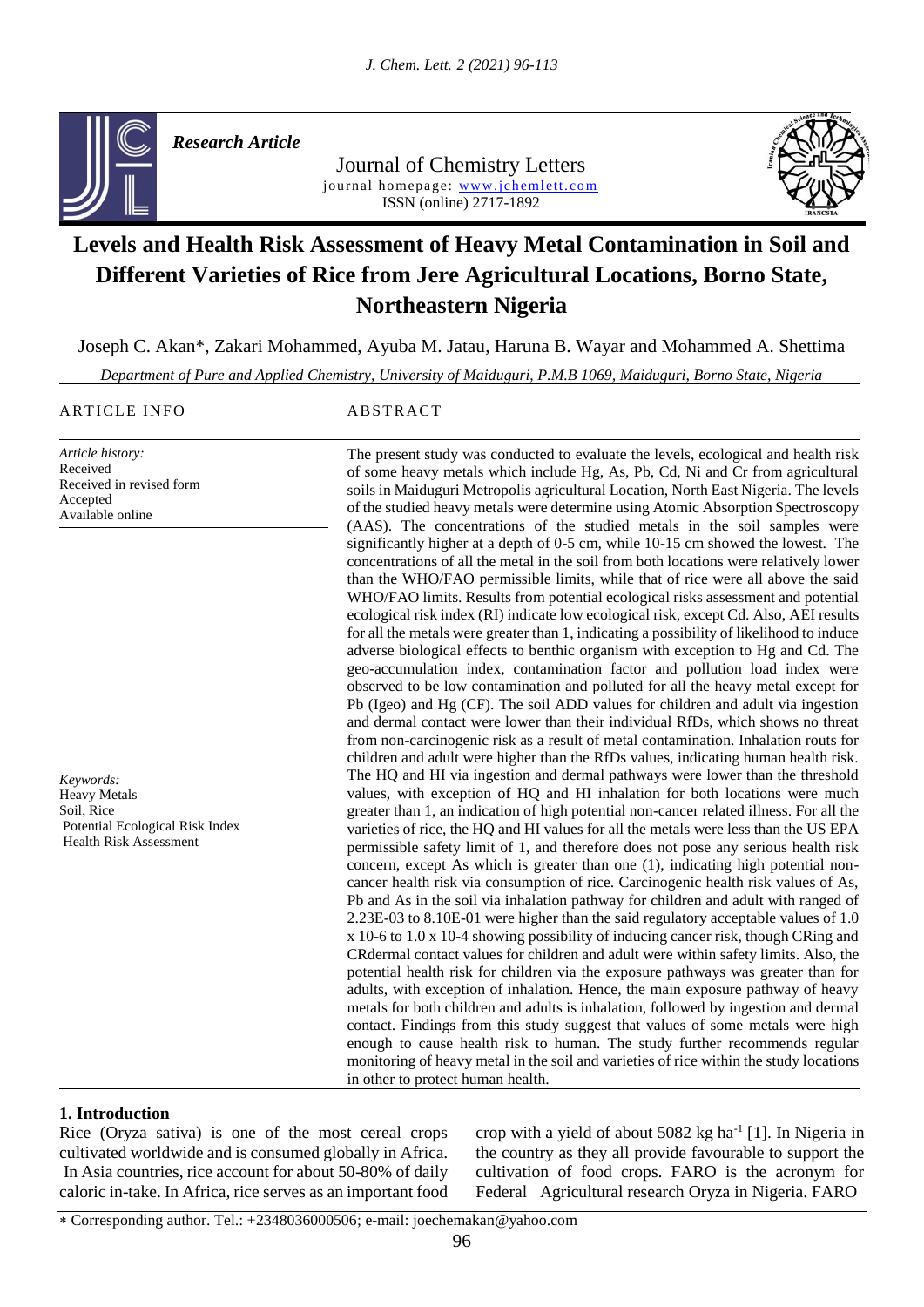40 is a medium-duration variety recommended for most environments. FARO 40, Narica 1 and Marica 2 are composite developed in Nigeria and are resistant to lodging and diseases. Heavy metals pollution in agricultural soils are harmful to plants, animal and human has becoming a serious concern all over the world [2]. Heavy metal contamination is harmful to plants, animals and human. Heavy metal accumulation is a principal factor in soil quality degradation and reduction of the capacity of the soil to grow healthy plants [3]. Soils may become contaminated from the accumulation of heavy metals through application of fertilizer, animal manures, bio-solids (sewage sludge), compost and pesticides [4]. Heavy metals exist in various forms in the soil but the forms that are available to plants are of greatest importance and include the exchangeable, oxides and hydroxides, carbonate and organic matter bonded metals [5]. The presence of heavy metals pollutants in the soil is of great concern because their absorption by rice plants could put human and animal consumers of these plants or crops at great risk. In addition, it has adverse effects on microbial activities, soil porosity, cation exchange capacity (CEC), mineral composition, seed germination etc. [6]. Agricultural soils within big cities are generally exhibiting high levels of pollution due to the complex mixture of pollutants which might be heavy metals, when compared to agricultural soil within rural areas [7]. One of the importance of wastewater and agrochemical in soil is a rise of yield due to nutrients supplied with wastewater as well as soil texture improved by organic matters in wastewater [7], but there have been growing concerned about the use of wastewater and agrochemicals for agricultural production around the world [7]. Also, study all over the world have demonstrated that agricultural soils have become a particularly good tools for diagnosis of pollutants that influence on human health [7]. These concerned is due to the adverse effect on soil due to accumulation of heavy metals by plants that are harmful and toxic to human and animals due to anthropogenic activities especially wastewater [8]. Literature have shown that heavy metals are the leading causes of a several health problems in humans which includes disorders central nervous, prostate cancer, bone marrow hyperplasia, kidney and liver problems and anemia and many other diseases, the literature also demonstrated that heavy metals can results to risk in human through ingestion, dermal and inhaled from soil contact [7,9] Zabarmari and Bulamari are primarily agricultural locations with intense usage of agrochemical and wastewater for cultivation of vegetables and cereals including rice. Agricultural activities have impacted negatively on the soil because bioaccumulation and bioconcentration of the heavy metals in the soil can reach toxic levels even at low exposure. Wastewater from River Ngada is often used for the irrigation of agricultural soil within the Zabarmari and Bulamari agricultural areas to enhance rice productions. The river receives copious

amounts of wastewater from residential houses and abattoirs sited along its course, wastewater from industries, solid waste and other waste within the Maiduguri metropolis are discharged directly into the river. Literature within the study area have demonstrated that urban waste management and garbage disposal practices in the city are very poor, and these garbage and wastewater from the Municipal contains large amounts of heavy metals which are responsible for the pollution of the river [10]. Study by [10] concluded that the current water quality status of river Ngada posed both environmental and health hazards for agricultural production and further recommended the need for immediate remediation programme to ameliorate the poor water status of this portion of the river that is used for the irrigation of agricultural soil. A research conducted in the study areas by [11] revealed higher concentration of heavy metal in all the soil samples, their concentrations were much more than the WHO, 2010 limit. Their findings further revealed that the used of sewage waste from residential areas and wastewater for agricultural cultivation within the study areas are the main culprit for the high levels of heavy metals detected. All over the world including Africa, several studies have been carry out on soil vegetable metal concentrations, potential ecological risk, cancer and non-cancer risk assessment by [7, 12, 13, 14, 15, 16, 17, 18, 19]. Few studies have also been carried out within the study areas on the levels of heavy metals in soil and vegetables [11]. Also, the have been growing concern about the increase cases of kidney diseases and cancer related illness in the study area, and some studies are ongoing in other food products. However, information and study about the risk associated with serious effect of heavy metals contamination in relation to children and adult in soil and rice samples are lacking in the study areas. Due to the urgent needs and demand for food production in the study areas in other to meet the ever increasing population within the metropolis as result of push factors by insurgency, and the urgent need to find the root course of kidney and cancer related illness within the State. This study is aim at: (i) determine the concentrations of heavy metals in the soil and varieties of rice samples (ii) evaluate the heavy metal pollution using potential ecological risk, adverse effect index, Geo-accumlation load index, contamination factor and pollution load index (iii) assessed human health risk assessment of heavy metals (non-carcinogenic and carcinogenic health risk).

# **2. Materials and Methods**

The study area is Zabarmari and Bulamari agricultural locations in Jere Local Government Area, Borno State, North Eastern Nigeria Map 1. The study areas lies within the latitudes 11o401 and 12o05N and longitudes 13o501 and 12o201E. According to method adopted by [20). Soil samples were collected from the Zabarmari and Bulamri agricultural locations and are done at three different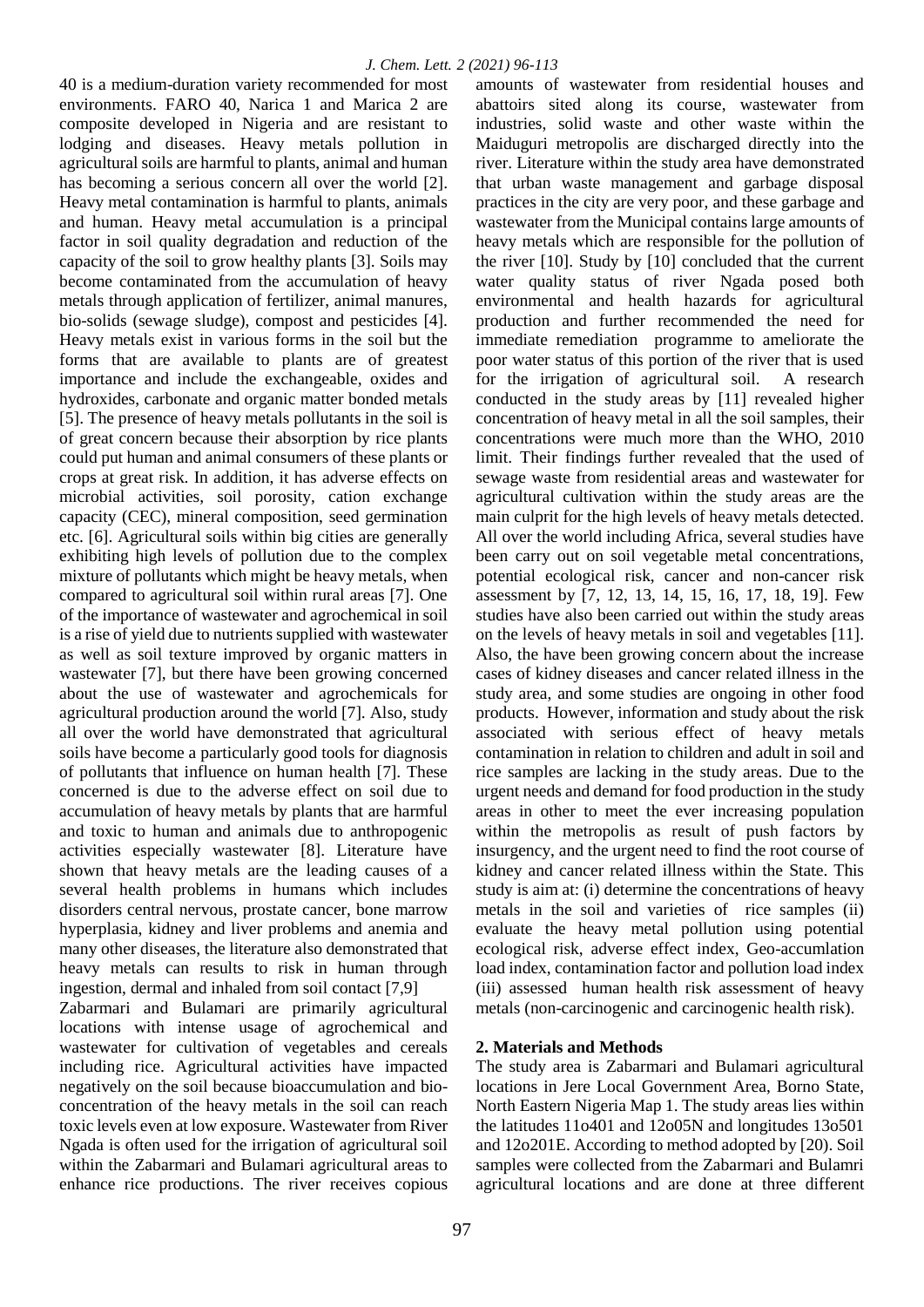depths  $(0-5 \text{ cm}, 5-10 \text{ cm} \text{ and } 10-15 \text{ cm})$ , by using spiral auger of 2.5 cm diameter. Each of the soil samples from different depth were pulled together to form a representation of each depth. The soil samples were placed in a clean plastic bags and transported to the Department of Pure and Applied Chemistry Laboratory, University of Maiduguri. Samples were collected for a period of four months. Rice samples were collected in accordance with the method as adopted by [20]. The developed varieties of rice in Nigeria which include Narica 1, Marica 2, De-gold and Faro 44 were collected from each of Zabarmari and Bulamari in Jere Local Government Area, Borno State, North Eastern Nigeria. The different varieties of rice samples collected were transported to the laboratory and stored at 25oC.



**Map 1:** Map of Maiduguri Showing the Study Area

#### *2.1 Preparation of Soil Samples*

The soil samples were air dried under laboratory condition. The dried soil was then grounded to fine particles using a plastic mortar and pestle. It was sieved using a 2 mm mesh sieve and stored, ready for digestion. This procedure was repeated for all the soil samples.

#### *2.2 Preparation of Rice Samples*

The rice sample were threshed, and the husk were manually removed with hand and dried under laboratory condition and ground with plastic mortar and pestle, and sieved with a 2 mm mesh, and stored, ready for digestion. This procedure was repeated for all the varieties of rice samples.

### *2.3 Digestion of Soil and Rice Samples for Heavy Metals Determination*

Two grammes each of the soil samples were weighed into acid washed glass beaker. The samples were digested by the addition of 20cm3 of aqua regia (mixture of HCl and HNO3, ratio 3:1) and 10cm3 of 30% H2O2. The H2O2 were added in small portions to avoid any possible overflow leading to loss of material from the beaker. The beakers were covered with watch glass and heated over a hot plate at 90OC for two hours. The beaker wall and watch glass were washed with distilled water and the samples were filtered out to separate the insoluble solid from the supernatant liquid. The volumes were adjusted to 100cm3 with distilled water. This procedure was repeated for all the soil and varieties of rice samples collected.

#### *2.4 Elemental Analysis of Samples*

Analysis for the determination of Hg, As, Pb, Cd, Ni and Cr were carried out directly on each final solution using Perkin Elmer analyst 300 atomic absorption spectroscopy  $(AAS)$ .

#### *2.5 Statistical Analysis*

Data collected were subjected to one way analysis of variance (ANOVA) and probabilities less than 0.05 were considered significant.

#### *2.6 Quality Control and Quality Assurance*

The quality assurance and quality control were performed to confirm the accuracy of the methods used for analysis using spike recovery method. The spike recovery was done by adding a known amount of analyte concentration and analyzing it again [21]. Recovery were ranged between 90.91% to 96.87%. Black was analyzed after the analysis of 7 samples of the soil and rice is digested. The LOD in mg/kg for Hg, As, Pb, Cd, Ni and Cr were 0.0003, 0.001, 0.004, 0.0003, 0.004 and 0.002 respectively, while LOQ in mg/kg for Hg, As, Pb, Cd, Ni and Cr were 0.001, 0.004, 0.01, 0.001, 0.01 and 0.01.

### *2.7 Evaluation of Heavy Metals Contamination in Soil 2.7.1 Potential Ecological Risk*

Potential ecological risk is used to assess heavy metals toxicity and it is used in the present study to estimate soil heavy metals levels. Equation i to iii was used to calculate the Potential ecological risk.

$$
C^i_f = C^i_s / C^i_n
$$
 Eq. 1

$$
E_{r}^{i} = T_{rx}^{i} C_{f}^{i}
$$
 Eq. 2

$$
RI = \sum_{r=1}^{n} E_r^i
$$
 Eq. 3

 $C<sup>i</sup>$  f is the contamination coefficient,  $C<sup>i</sup>$  represents metal content in soil, and  $C_n^i$  is the regional background value for heavy metals (As = 7.7, Cd = 0.119, Cr = 60.8, Ni = 24.7,  $Pb = 23.7$  and Hg = 0.77). Where RI represent the sum of all risk factors for heavy metals in the soil,  $E_r^i$  is the ecological risk of individual metals,  $T_r^i$  is toxic response factor:  $Hg = 40$ ,  $As = 10$ ,  $Pb = 5$ ,  $Ni = 5$ ,  $Cd = 30$  and  $Cr =$ 2 [22]. The  $E_r^i$  and RI classifications are presented in Table 3.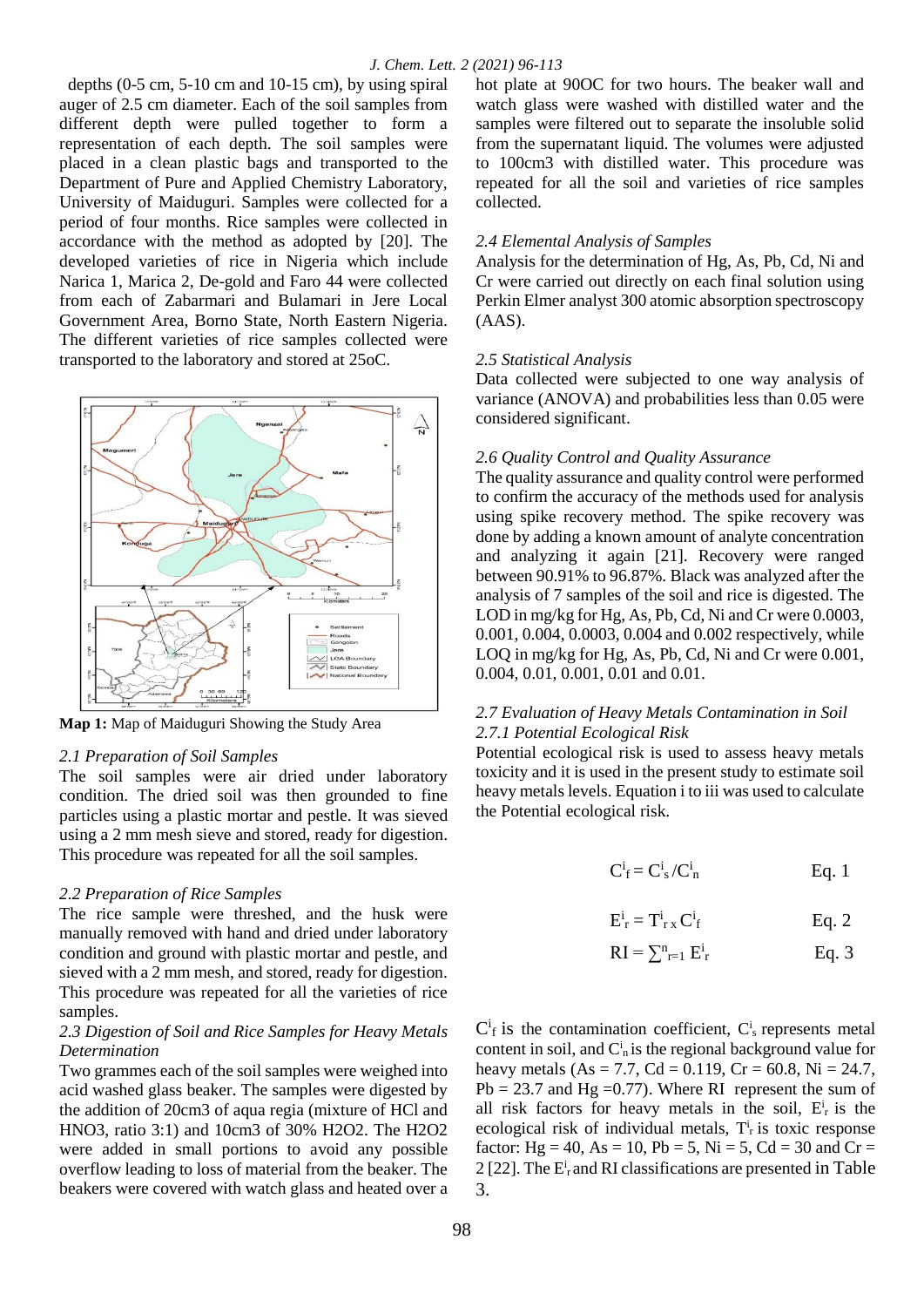*J. Chem. Lett. 2 (2021) 96-113* **Table 1:** Ecological risk of individual metal and potential ecological risk grades [22]

| $E_r^i$ value    | Grades of ecological risk of<br>individual metals | RI value                                               | Grades of potential<br>ecological risk of the<br>environment |
|------------------|---------------------------------------------------|--------------------------------------------------------|--------------------------------------------------------------|
| $E_r^i$ < 40     | Low risk<br>$40\leq E_r^i$ <80 Moderate risk      | R <sub>I</sub> < 150<br>$150 \leq R$ I $\leq$ 300      | Low risk<br>Moderate risk                                    |
|                  | $80\leq E_r^i$ < 160 Considerable risk            | 300 <ri <600<="" td=""><td>Considerable risk</td></ri> | Considerable risk                                            |
| $E_r^i \geq 320$ | $160\leq E_r^i$ < 320 High risk<br>Very high risk | RI > 600                                               | Very high risk                                               |

### *2.7.2 Adverse Effect Index*

The extents of the adverse effects (AEI) of the study metals on the benthic biota were assessed by comparing total concentrations of individual heavy metals to their threshold effect levels [23, 24] as follows:

$$
AEI = \underline{TEL} \qquad Eq. 4
$$
  
[Mi]

[Mi] = concentration of the heavy metal

TEL = Threshold Effect Level of the metal.

TEL values =: As =7.2, Cd = 0.68, Cr = 52.8, Hg =  $0.174$ ,  $Pb = 30.2$  and  $Ni = 25.7$  mg/kg respectively [25]. If AEI is less than  $1 =$  concentration of a metal is not high

enough to cause adverse effects to the benthic

organisms. If AEI value greater than  $1 =$  suggests that the metal could cause adverse biological effects.

2.7.3 Geo-accumulation Load Index (I-geo)

Geo-accumulation index (I-geo) by [26] was used to evaluate the magnitude of contaminants in the soil profile and intensity of heavy metal pollution in the soil profile at the different depths, equation:

 $Igeo = log_2 (Cn/1.5Bn)$  Eq. 5

Where, Cn is the concentration of element 'n', Bn is the geo-accumulation background value and 1.5 is the background matrix correction factor due to lithogenic effects. The background values used in the present study were in mg/kg: 0.77 for Hg, 7.7 for As, 20 for Pb, 7.5 for Cd, 68 for Ni and 90 for Cr. The geo-accumulation index (I-geo) scale consists of the following grades:

### *2.7.4 Contamination Factor*

The contamination factor was used to determine the contamination status of the soil and is calculated according to:

 $CF = Cmetal/Coacground$  Eq. 6

CF is contamination factor

Cmetals is concentration of heavy metals in soil

C background is the background values of the metal heavy metals. The contamination factor are classified into four groups:  $CF < 1$  refers to the low contamination factor:  $1 < C_F < 3$  refers to the moderate contamination factor;  $3 \leq CF \leq 6$  refers to considerable contamination factors;  $CF \ge 6$  refers to the very high contamination factor [22]. Pollution load index of soil was developed by [27], and it is calculated by obtaining the n-root from the n-CFs that was obtained for all the metals as follows:

$$
PLI=6\sqrt{\text{CFHg x CFAs x CFPb x CFCd x}}
$$
\n
$$
CFNi x CFCr
$$
\n
$$
Eq. 7
$$

**Table 2:** Geochemical Index (I-geo) in Relation to Pollution Intensity

| I OHUUUH HIIGHSILY             |                                   |
|--------------------------------|-----------------------------------|
| Igeo                           | <b>Risk category</b>              |
| $I_{geo} \leq 0$               | Practically unpolluted            |
| $0 \leq I_{\text{geo}} \leq 1$ | Unpolluted to moderately polluted |
| $1 \leq I_{\text{geo}} \leq 2$ | Moderately polluted               |
| $2 \leq I_{\text{geo}} \leq 3$ | Moderately to strongly polluted   |
| $3 \leq I_{\text{geo}} \leq 4$ | Strongly polluted                 |
| $4 \leq I_{\text{geo}} \leq 5$ | Strongly to extremely polluted    |

The PLI represents the number of times by which the metal content in the soil exceeds the average natural background concentration and it further gives a summative indication of the overall level of heavy metal toxicity in a sample. If the PLI value is  $> 1$  the environment is polluted. If PLI is  $\langle$ 1 its indicates no pollution, if  $PLI = 1$ , its indicate heavy metal loads close to the background level [27].

### *2.7.5 Human Health Risk Assessment of Heavy Metals in Soil*

The health risk assessment is centered on the exposure factors and guidelines handbook [28] as adopted by [29]. The study heavy metals were identified as potential contaminants regarding human health. Based on the daily activities of the farmers, they might be exposed to soil heavy metals through soil ingestion, dermal and inhalation contact. Average daily dose values (ADD) of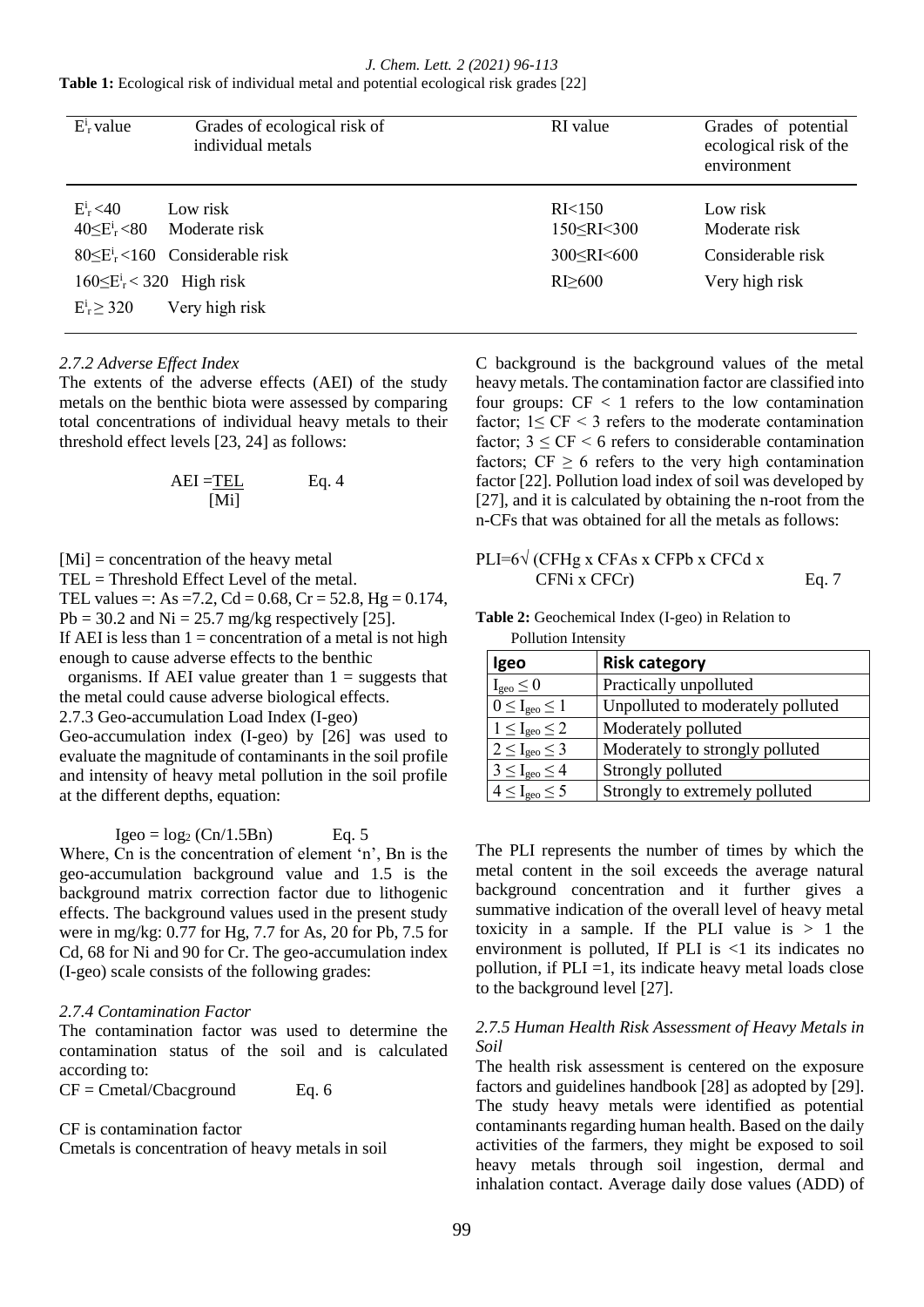contaminants were calculated using the equation below in different exposure pathways as adopted by [30] and the values of the parameters are also highlighted below.

$$
ADDing = \frac{C \times \text{ IngR} \times EF \times ED \times 10^{-6}}{BW \times AT}
$$
 Eq. 8  
ADDinh =  $\frac{C \times \text{InhR} \times EF \times ED}{PEF \times BW \times AT}$  Eq. 9  
ADDdermal =  $\frac{C \times SA \times AF \times ABS \times EF \times ED \times 10^{-6}}{BW \times AT}$  Eq. 10

### *2.7.6 Non-carcinogenic Risk Assessment*

Non-carcinogenic risk assessment was evaluated by using hazard quotient (HQ) and hazard index (HI) [34] as adopted by [29]. According to [32], hazard quotients represent a ratio of the exposure dose for each heavy metal divided by an oral chronic reference dose (RfD). If  $HO < 1$ , no adverse effects occur;  $HO > 1$ , signifies adverse effects [31].

$$
HQ = \frac{ADD}{RfD} \qquad Eq. 11
$$

In order to evaluate the overall adverse effects of noncarcinogenic risk, hazard index approach was used [32]. The HI is the sum of HQ through the exposure pathways for heavy metals. If  $HI < 1$  it denotes non-carcinogenic effects, whereas if  $HI > 1$  it signifies adverse effects.

$$
HI = \sum HQi
$$
 Eq. 12

### *2.7.7 Carcinogenic Risk Assessment*

carcinogenic risk assessment is the possibility of an individual to develop cancer related illness during the lifetime exposure to the carcinogenic threats [29]. According to [32] and as adopted by [29], the total cancer risk is arrived at by multiplication of cancer slope factor (SF) by ADD of contaminant exposed over a lifetime risk of an individual developing cancer related illness.

$$
Risk = ADD \times SF
$$
 Eq. 13

### *2.7.8 Human Health Risk Assessment of Heavy Metals in Rice*

The hazard quotient (HQ) and hazard index (HI) of heavy metals were used to estimate the non-carcinogenic risk of consumption of rice by the population [39]

$$
EDI = C \times IR \times ED \times EF
$$
 Eq. 14  
BW x AT

According to [39], hazard quotients represent a ratio of the exposure dose for each heavy metal divided by an oral chronic reference dose (RfD). If  $HQ < 1$ , no adverse effects occur;  $HO > 1$ , signifies adverse effects [31].

$$
HQ = \frac{EDI}{RfD}
$$
 Eq. 15

The oral reference doses (RfD) used for each of the metals in mg/kg/day are Hg = 1.0 x 10-4, As = 3.0 x 10-4, Pb = 4.0 x 10-3, Cd = 1.0 x 10-3, Ni = 2.0 x 10-2 and  $Cr = 1.5$  [39]. In order to evaluate the overall adverse effects of non-carcinogenic risk, hazard index approach was used [32]. The HI is the sum of HQ through the three exposure pathways for heavy metals. If  $HI < 1$  noncarcinogenic effects is unlikely to occur, whereas if HI > 1 it signifies adverse non-carcinogenic effects are likely to occur [39].

$$
HI = HQ1 + HQ2 + HQ3 + \dots
$$
 
$$
HQn \qquad Eq. 16
$$

#### **3. Results and Discussion**

*3.1 Concentration of Heavy Metals in Agricultural Soil*

*3.1.1 Mercury (Hg)* 

The Concentrations of Hg in all the soil samples from different depth within the two sampling locations is as presented in Table 6 and 7. The highest Hg level was detected at the point S1 agricultural location with values ranging from  $0.76\pm0.01$  to  $2.12\pm0.03$  mg/kg with an average value of  $1.37 \pm 0.02$  mg/kg, while the point S2 location recorded the least values ranging from 0.12±0.03 to  $0.41\pm0.02$  mg/kg with an average value of  $0.22\pm0.02$ mg/kg. Comparing with the present finding, [12] reported lower concentration of Hg in different mine soil with values ranging from 0.06 to 0.13 mg/kg with an average of 0.09 mg/kg. Similar study was also conducted by [40] in soils samples from Korle Lagoon area in Accra, Ghana, and their finding also revealed lower level of Hg with values ranging from 0.03 to 0.67 mg/kg. The concentrations of Hg decrease with increased in depth and was below the [41] limit of 2.00 mg/kg, with exception of 0-5 cm depth which was higher than the said limit. 3.1.2 Arsenic (As)

The mean concentration of As in the soil samples from the two agricultural locations are as presented in Table 6 and 7, with values ranging from  $2.44\pm0.01$  to  $7.21\pm0.07$ mg/kg with an average value of 4.96±0.04 mg/kg from point S1 Location, while point S2 Locations recorded  $1.68\pm0.02$  to  $5.21\pm0.11$  mg/kg with an average of  $3.11\pm0.06$  mg/kg. The presence of As in the soil at the various depth could be attributed to the occurrence in the wastewater samples used for the irrigation of the farm land as reported by [11]. Similar study were reported by [40] with values ranging from 0.04 to 3.67 mg/kg in soils samples from Korle Lagoon area in Accra, Ghana; [2], with values ranging from 0.99 to 9.01 mg/kg in soil samples from Tarutia, Tangail Sadar Upazila of Tangail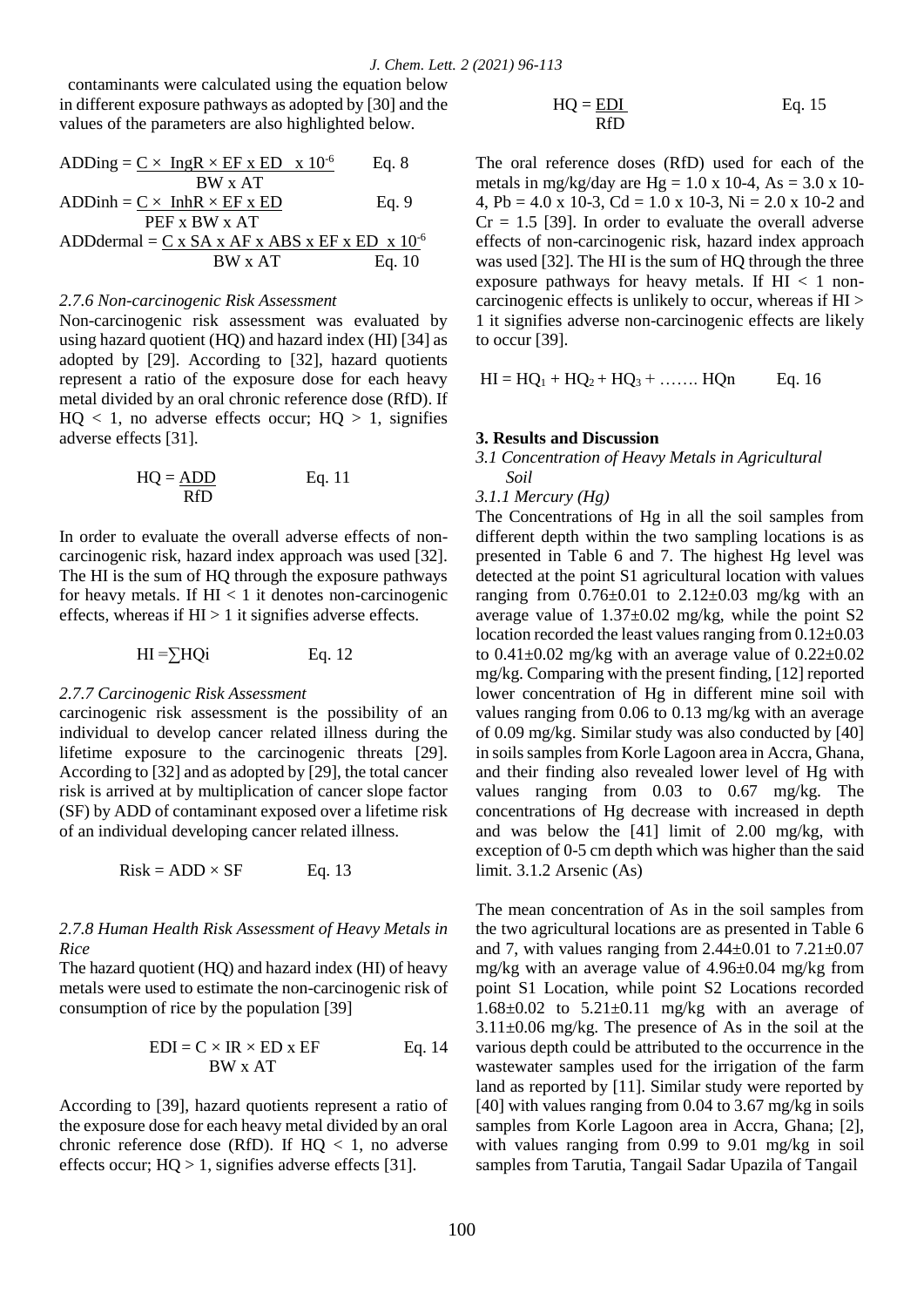*J. Chem. Lett. 2 (2021) 96-113*

 **Table 3:** Parameters Values for Human Health Risk Assessment of Heavy Metals in Soil  **Samples**

| <b>Parameters</b> | <b>Highlight of Parameters</b>            | <b>Children Values</b>            | <b>Adult Values</b>                      |
|-------------------|-------------------------------------------|-----------------------------------|------------------------------------------|
| C                 | Concentrations                            | <b>Present Study</b>              | <b>Present Study</b>                     |
| IngR              | <b>Ingestion Rate</b>                     | $200$ mg/day                      | $100$ mg/day                             |
| EF                | <b>Exposure frequency</b>                 | 350 days/year                     | 350days/year                             |
| <b>ED</b>         | Exposure duration                         | 6 years                           | 24 years                                 |
| <b>BW</b>         | Body weight                               | $15 \text{ kg}$                   | 56.8 kg                                  |
| AT                | Average time                              | 365 x ED                          | 365 x ED                                 |
| <b>SA</b>         | Skin surface area exposed to soil contact | $1600 \text{ cm}^2$               | 4350 $cm2$                               |
| AF                | Soil to Skin adherence factor             | $0.2$ mg/cm/day                   | $0.7$ mg/cm/day                          |
| <b>ABS</b>        | Absorption factor                         | 0.001                             | 0.001                                    |
| <b>InhR</b>       | <b>Inhalation</b> rate                    | 7.63 $m^3$ /day                   | $12.8 \text{ m}^3/\text{day}$            |
| <b>PEF</b>        | Particle emission factor                  | $1.36x10^9 \text{ m}^3/\text{kg}$ | $1.36 \times 10^9 \text{ m}^3/\text{kg}$ |

 **Parameters and values used for this study are refernces as follows:** IngR = [31], EF = [29], ED = [31], BW = [29], AT = [32], SA = [29], AF = [33], ABS = [29], InhR = [29], PEF = [31].

| Metals |           | References doses (mg/kg/day) |          |           | Slope factors (mg/kg/day) |        |
|--------|-----------|------------------------------|----------|-----------|---------------------------|--------|
|        | Ingestion | Inhalation                   | Dermal   | Ingestion | Inhalation                | Dermal |
| Hg     | 3.00E-04  | 3.00E-04                     | 3.00E-04 |           |                           |        |
| As     | 3.00E-04  | 1.50E-05                     | 9.00E-04 | 1.50      | 15.1                      | 3.66   |
| Pb     | 3.50E-05  | 3.52E-03                     | 5.20E-04 | 8.50E-03  |                           |        |
| Cd     | 1.00E-03  | 1.50E-05                     | 1.00E-05 |           | 6.3                       |        |
| Ni     | 2.00E-02  | 9.00E-05                     | 9.00E-05 | 0.84      | 0.84                      |        |
| Cr     | 3.00E-03  | 2.86E-05                     | 6.00E-05 |           | 42.0                      |        |

**Table 4:** Oral Reference Dose and Cancer Slope Factor Values for Heavy Metals

Sources: [35, 36, 37, 38] as adopted by [13].

 **Table 5:** Parameters Values for Human Health Risk Assessment of Heavy Metals [39]

| <b>Parameters</b> | <b>Highlight of Parameters</b> | <b>Values</b>     |
|-------------------|--------------------------------|-------------------|
| <b>EDI</b>        | Estimated daily intake         | To be calculated  |
| $\mathcal{C}$     | Concentration                  | Present study     |
| IR                | Ingestion rate                 | 0.063             |
| <b>ED</b>         | <b>Exposure duration</b>       | 70 years          |
| EF                | Exposure frequency3            | 365 days/year     |
| <b>BW</b>         | Average body weight            | 70kg              |
| AT                | Average time                   | 365 day/year x ED |

District, Bangladesh; [12] in Johannesburg, Gauteng Province, South Africa with values ranging from 65.17 to 115.19 mg/kg with an average of 79.40 mg/kg; [30], in soil samples from Hunan Province, China with average value of 84.27 mg/kg [42], with values ranging from 3.33 to 28.04 mg/kg in Mongalia. The above findings were higher than the that of the presence study, with exception of that of [40]. The concentration of As at point S1 and S2 were below the WHO/FAO (2001) permissible limit

of 20.00 mg/kg as cited by [40].

### *3.1.2 Arsenic (As)*

The mean concentration of As in the soil samples from the two agricultural locations are as presented in Table 6 and 7, with values ranging from  $2.44\pm0.01$  to  $7.21\pm0.07$ mg/kg with an average value of 4.96±0.04 mg/kg from point S1 Location, while point S2 Locations recorded  $1.68\pm0.02$  to  $5.21\pm0.11$  mg/kg with an average of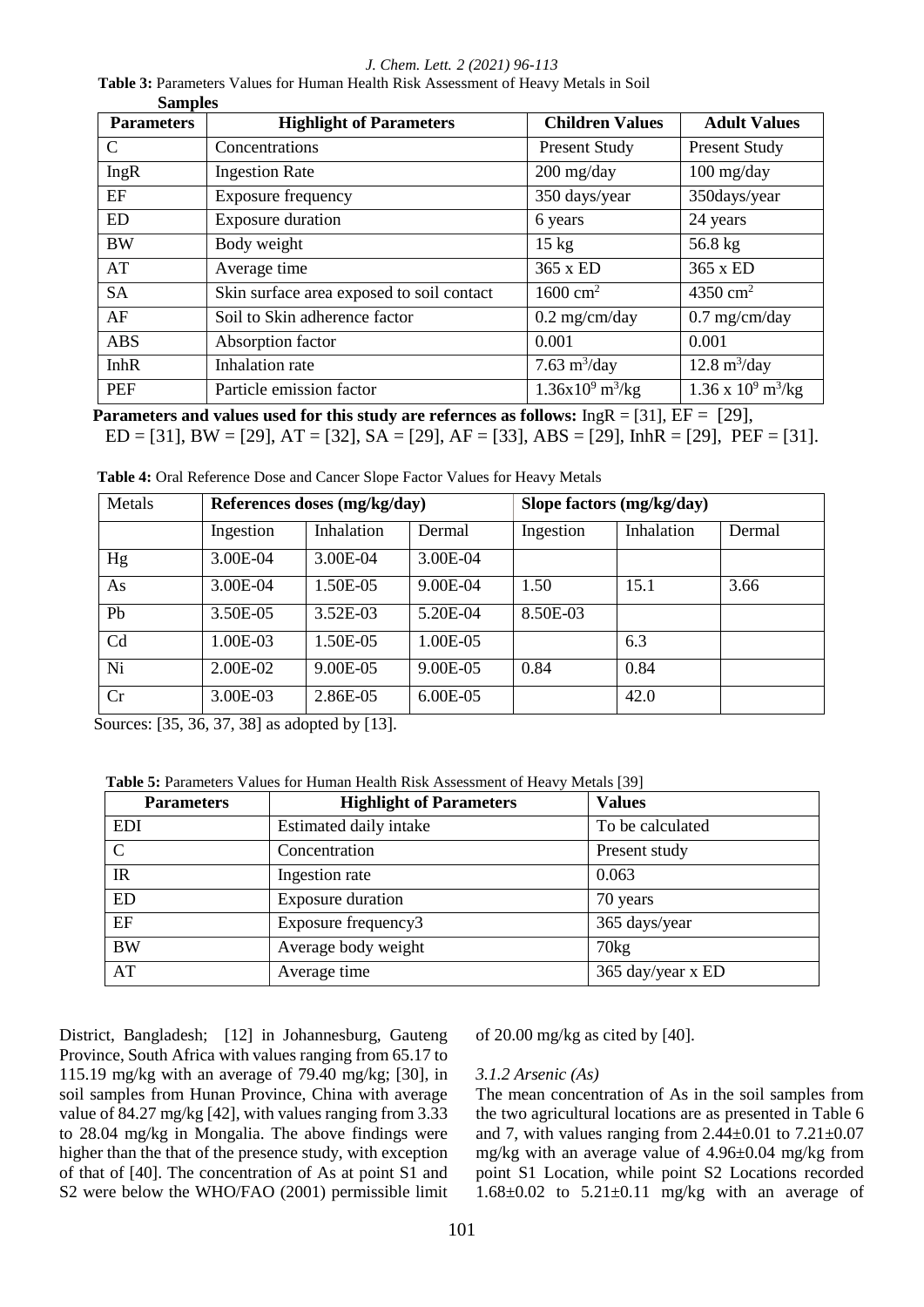$3.11\pm0.06$  mg/kg. The presence of As in the soil at the various depth could be attributed to the occurrence in the wastewater samples used for the irrigation of the farm

land as reported by [11]. Similar study were reported by [40] with values ranging from 0.04 to 3.67 mg/kg in soils samples from Korle Lagoon area in Accra, Ghana; [2],

**Table 6:** Concentrations of Heavy Metals in Soil Samples from Different Depth of Point S<sub>1</sub> Agricultural Location

|                 | <b>Concentrations</b> (mg/kg) |                      |                            |                      |                         |                       |  |  |  |  |
|-----------------|-------------------------------|----------------------|----------------------------|----------------------|-------------------------|-----------------------|--|--|--|--|
| Depth           | Hg                            | As                   | Pb                         | Cd                   | Ni                      | Cr.                   |  |  |  |  |
| $0-5cm$         | $2.14^{\circ}+0.03$           | $7.21^{a} + 0.07$    | $6.21^{\mathrm{a}}\pm0.09$ | $3.21^{a}+0.02$      | $4.54^a \pm 0.10$       | $9.32^{a}+0.21$       |  |  |  |  |
| $5-10cm$        | $1.21b\pm 0.02$               | $5.24^b \pm 0.03$    | $3.21b + 0.05$             | $2.14b + 0.01$       | $2.87^b \pm 0.05$       | $5.44b\pm 0.10$       |  |  |  |  |
| $10-15$ cm      | $0.76^{\circ}$ $\pm$ 0.01     | $2.44^{\circ}$ ±0.01 | $1.87^{\circ}$ ± 0.03      | $1.01^{\circ}$ ±0.01 | $1.66^{\circ} \pm 0.02$ | $1.64^{\circ}$ + 0.04 |  |  |  |  |
| Average         | $1.37 \pm 0.02$               | $4.96 \pm 0.04$      | $3.76 \pm 0.06$            | $2.12 \pm 0.001$     | $3.02 \pm 0.06$         | $5.47 \pm 0.12$       |  |  |  |  |
| <b>**** * *</b> | . .<br>$\sim$ $\sim$          |                      |                            |                      |                         |                       |  |  |  |  |

Within Columns Mean with different letters are statistically different, P< 0.0

 $S_1 = Zabarmari$  Agricultural Location

**Table 7:** Concentrations of Heavy Metals in Soil Samples from Different Depth of Point S<sub>2</sub> Agricultural Location

|            | Concentrations (mg/kg) |                  |                  |                  |                  |                  |  |  |  |  |
|------------|------------------------|------------------|------------------|------------------|------------------|------------------|--|--|--|--|
| Depth      | Hg                     | As               | Pb               | C <sub>d</sub>   | Ni               | Cr               |  |  |  |  |
|            |                        |                  |                  |                  |                  |                  |  |  |  |  |
| $0-5cm$    | $0.41a+0.02$           | $5.21a+0.11$     | $4.24a+0.21$     | $2.31a \pm 0.06$ | $3.21a+0.14$     | $7.21a+0.22$     |  |  |  |  |
|            |                        |                  |                  |                  |                  |                  |  |  |  |  |
| $5-10cm$   | $0.14b+0.01$           | $2.45b \pm 0.06$ | $1.86b \pm 0.14$ | $1.44b+0.02$     | $1.24b \pm 0.07$ | $3.66b \pm 0.15$ |  |  |  |  |
|            |                        |                  |                  |                  |                  |                  |  |  |  |  |
| $10-15$ cm | $0.12c \pm 0.03$       | $1.68c\pm0.02$   | $1.23c \pm 0.05$ | $1.04c \pm 0.01$ | $1.03c \pm 0.04$ | $1.76c \pm 0.02$ |  |  |  |  |
| Average    | $0.22 \pm 0.02$        | $3.11 \pm 0.06$  | $2.44 \pm 0.13$  | $1.60 \pm 0.03$  | $1.83 \pm 0.08$  | $4.21 \pm 0.13$  |  |  |  |  |

Within Columns Mean with different letters are statistically different, P< 0.05

 $S_2$  = Bulamari Agricultural Location

with values ranging from 0.99 to 9.01 mg/kg in soil samples from Tarutia, Tangail Sadar Upazila of Tangail District, Bangladesh; [12] in Johannesburg, Gauteng Province, South Africa with values ranging from 65.17 to 115.19 mg/kg with an average of 79.40 mg/kg; [30], in soil samples from Hunan Province, China with average value of 84.27 mg/kg [42], with values ranging from 3.33 to 28.04 mg/kg in Mongalia. The above findings were higher than the that of the presence study, with exception of that of [40]. The concentration of As at point S1 and S2 were below the WHO/FAO (2001) permissible limit of 20.00 mg/kg as cited by [40].

### *3.1.3 Lead (Pb)*

The concentrations of (Pb) in soil samples ranged from  $1.87\pm0.03$  to  $6.21\pm0.02$  mg/kg with an average value of 3.76±0.06 mg/kg point S1 agricultural location, point S2 location ranged from  $1.23 \pm 0.05$  to  $4.24 \pm 0.21$  mg/kg with an average value of 2.44±0.13 mg/kg Table 6 and 7. Point S1 which received much more pollution load recorded the highest Pb concentrations as compared to point S2. The concentration of Pb recorded in this study were lower than the ranged of 20.90 to 43.11 mg/kg as reported by

[42] in soil samples from Mongolia; [7], with values ranging from 5.04 to 239.04 mg/kg in soil samples from Ijebu-Ode, Nigeria; [8], in soil samples from Ashaka, Nigeria with values ranging from 6.10 to 37.20 mg/kg; [43] with values ranging from 14.65 to 47.04 mg/kg in Itakpe and Agbaji, Nigeria, and 784.05 mg/kg as reported by [30], in soil samples from Hunan Province, China; [44] also recorded 23.30 mg/kgof Pb in soil from central Gansu Province of China. [45] in their study recorded value for Pb between 1.5 and 888 mg/kg in soils of Ontario. [46] also recorded Pb levels at 21.3 mg/kg of Pb in soil. [2] recorded 2.83 mg/kg to 81.43 mg/kg Pb in agricultural soil Tarutia, Tangail Sadar Upazila of Tangail District, Bangladesh. The recorded concentration of Pb in the two agricultural locations were lower than the [41] permissible limit of 50.00 mg/kg as cited by [40].

### *3.1.4 Cadmium (Cd)*

The mean concentration of Cd at point S1 agricultural location  $1.01\pm0.01$  to  $3.21\pm0.02$  mg/kg with an averaged of 2.12±0.01 mg/kg, while point S2 agricultural location ranged from  $1.04 \pm 0.01$  to  $2.31 \pm 0.06$  mg/kg with an average of 1.60±0.03 mg/kg. Results of Cd from the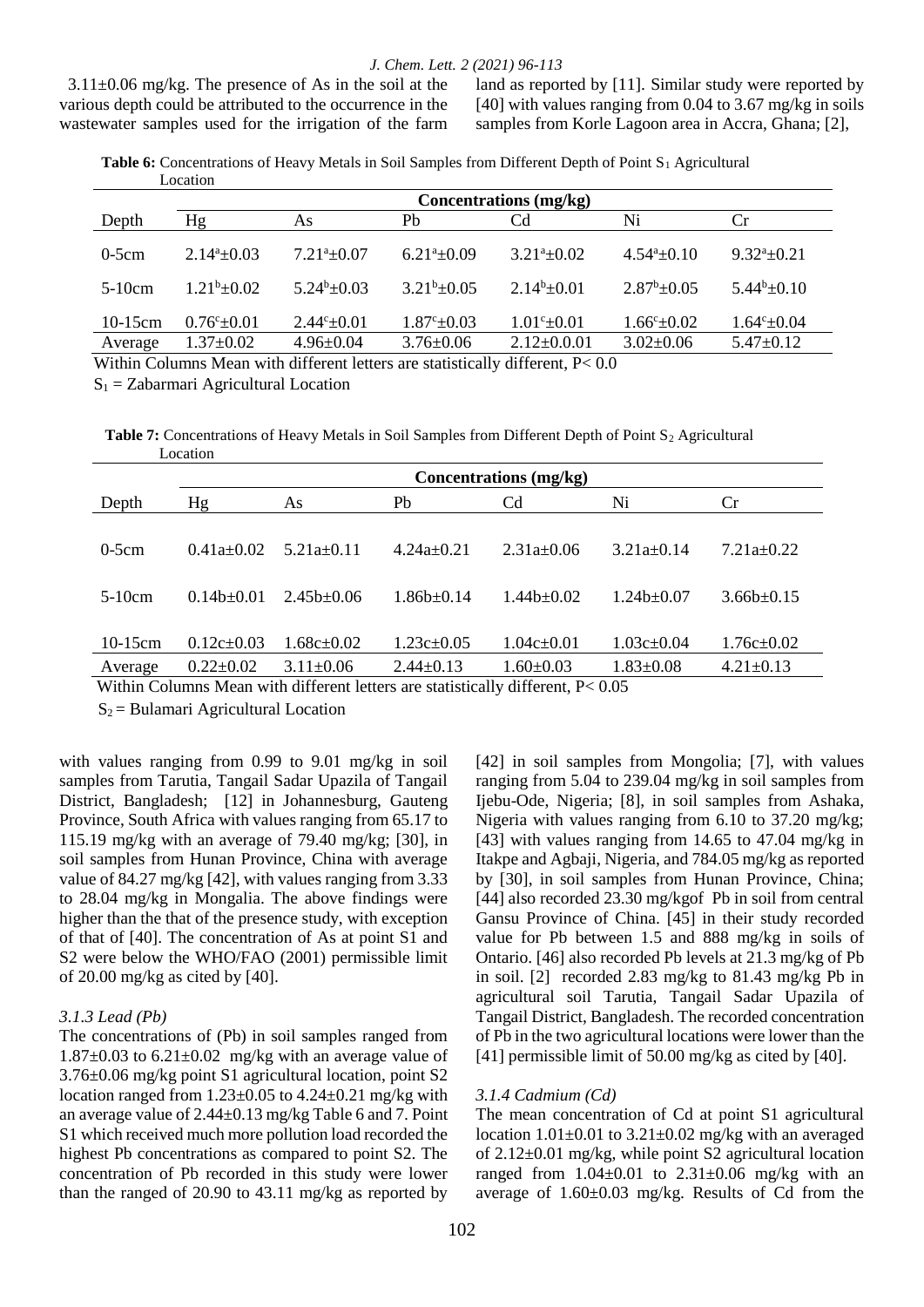presence study is in line with the finding of [12] who reported an average value of 0.05 mg/kg mg/kg in soil samples from Witwatersrand Gold Mining Basin, South Africa. The concentration of Pb obtained at S1 and S2 was within the [41] permissible limit of 3.0 mg/kg as cited by [40].

# *3.1.5 Nickel (Ni)*

The concentrations of nickel recorded in the soil sample from point S1 ranged from  $1.66\pm0.02$  to  $4.54\pm0.10$  mg/kg with an average value of  $3.02\pm0.06$  mg/kg, while point S2 ranged from  $1.03\pm0.04$  to  $3.21\pm0.14$  mg/kg with an average value of 1.83±0.08 mg/kg. However, the results of the present study is lower than values reported by [47] in soil samples from China; [2], also reported values of Ni ranging from 8.75 to 87.72 mg/kg in soil from Tarutia, Tangail Sadar Upazila of Tangail District, Bangladesh. The concentration of Ni recorded at the various sampling points were much more below the [41] permissible limit of 50 mg/kg as cited by [40].

# *3.1.6 Chromium (Cr)*

The concentration of chromium Cr ranged from  $1.64\pm0.04$  to  $9.32\pm0.21$  mg/kg at point S1 with average value of 5.47±0.12 mg/kg, while that of point S2 ranged from  $1.76 \pm 0.02$  to  $7.21 \pm 0.22$  mg/kg with an average value of 4.21±0.13 mg/kg. Results of the presence study were relatively lower than values from other studies as highlighted by [44] recorded 40.10mg/kg Cr in the agricultural soil in Gansu Province of China. [48] reported average Cr concentration in soil samples at DEPZA with value of 2753.20 mg/kg. Also, the level of Cr which ranged from  $5.00$  to  $1,500.00$  mg/kg was detected in Canadian soils by [49]. [45] recorded 14.30 mg/ kg Cr in soils samples from Ontario. [2] recorded 13.22mg/kg and 13.26 mg/kg Cr in agricultural soil Tarutia, Tangail Sadar Upazila of Tangail District, Bangladesh.

# *3.2 Concentration of Heavy Metals in Varieties of Rice*

The mean concentrations of the studied heavy metals were determined in all the varieties of rice samples collected from the two agricultural location (Table 8 and 9). The highest concentration of Hg was detected at point S1 agricultural location with values ranging from  $0.87\pm0.01$  to  $1.23\pm0.02$  mg/kg, while point S2 showed the least concentration ranged of 0.06±0.01 to 0.27±0.02mg/kg.Narica variety was able to present the highest accumulation value of Hg  $(0.27\pm0.02)$  to  $1.23\pm0.02$  mg/kg), while De-gold variety shows the least ranges  $(0.08\pm0.01)$  to  $(0.87)$  mg/kg) for both locations. The results of Hg in the presence study was however lower than the 0.014 mg/kg, 0.006 mg/k, 0.005 mg/kg, 0.002 mg/kg and 0.0094 mg/kg as detected in rice samples by

[50] Yangtze River Delta, China; [51] in China; [52] in industrial zone in Jiangsu, China and [53] in Zhejiang, China; [54] in Ugbawka fields, Enugu, Nigeria and [55] in Monrovia respectively. The concentrations of Hg in all the varieties of rice were relatively higher than the maximum limit of 0.05mg/kg as reported by [1]. Although the level of Hg in the different varieties of rice studied is low. However, Hg in elemental form and its methylmercury are known to be toxic to the central and peripheral nervous systems even at low concentrations. Also, inhalation of mercury vapour at lower concentration can lead to fatal harmful effects on the central nervous, digestive and immune systems, lungs and kidneys [56].

# *3.2.1 Arsenic (As)*

The values of As in the four varieties of rice from the two agricultural locations ranged from 1.32±0.02 to 4.65±0.03 mg/kg. Significant variation was observed between the level of As in all the varieties of rice samples. The values of As detected in all the rice samples were higher than the [1] permissible limit of 0.01 mg/kg. This result was lower with the values observed in Turkey (0.98 mg/kg) by [57]; Zhejiang, China  $(0.08 \text{ mg/kg})$  by [52].

# *3.2.2 Lead (Pb)*

The mean concentration of Pb in the varieties of rice from the two agricultural locations ranged between 1.06 to 3.24 mg/kg. Similar levels with that of the presence study were reported by [58] and [59] with their mean levels of 3.99 mg/kg and 3.99 mg/kg respectively. The present level of Pb were also relatively lower than those detected in rice samples by  $[52]$ ,  $[60]$ ;  $[53]$ ;  $[61]$  with their reported values of 0.005 to 0.220 mg/kg, 0.001 to 1.00 mg/kg, 0.60 mg/kg and 0.097 mg/kg respectively. [62] reported lead adverse effect on nervous system, Hematopoietic System, Renal system, Cardiovascular system and reproductive system. The mean values recorded in all the varieties of rice samples collected were markedly above the [1] acceptable limit of 0.43 mg/kg.

# *3.2.3 Cadmium (Cd)*

The concentration of Cd in the two agricultural locations were found to range from 0.065±0.02 to 1.54±0.01mg/kg Table 8 and 9, with Narica 1 variety of rice showing the highest mean concentration Table 8. [52] reported level of 0.037 mg/kg in rice from Zhejiang, China. Study carried out in rice samples from Iran showed a mean level of 0.062 mg/kg [63]; 0.1 to 0.2 mg/kg by [60] in East Coast of India. In Enugu, 0.45 mg/kg Cd was detected in rice [53]; 1.32 mg/kg was detected in rice grain in Iran by [64]. [65] reported that cadmium causes acute intoxication, Kidney and liver damage, Carcinogenity

Within Columns Mean with different letters are statistically different, P< 0.05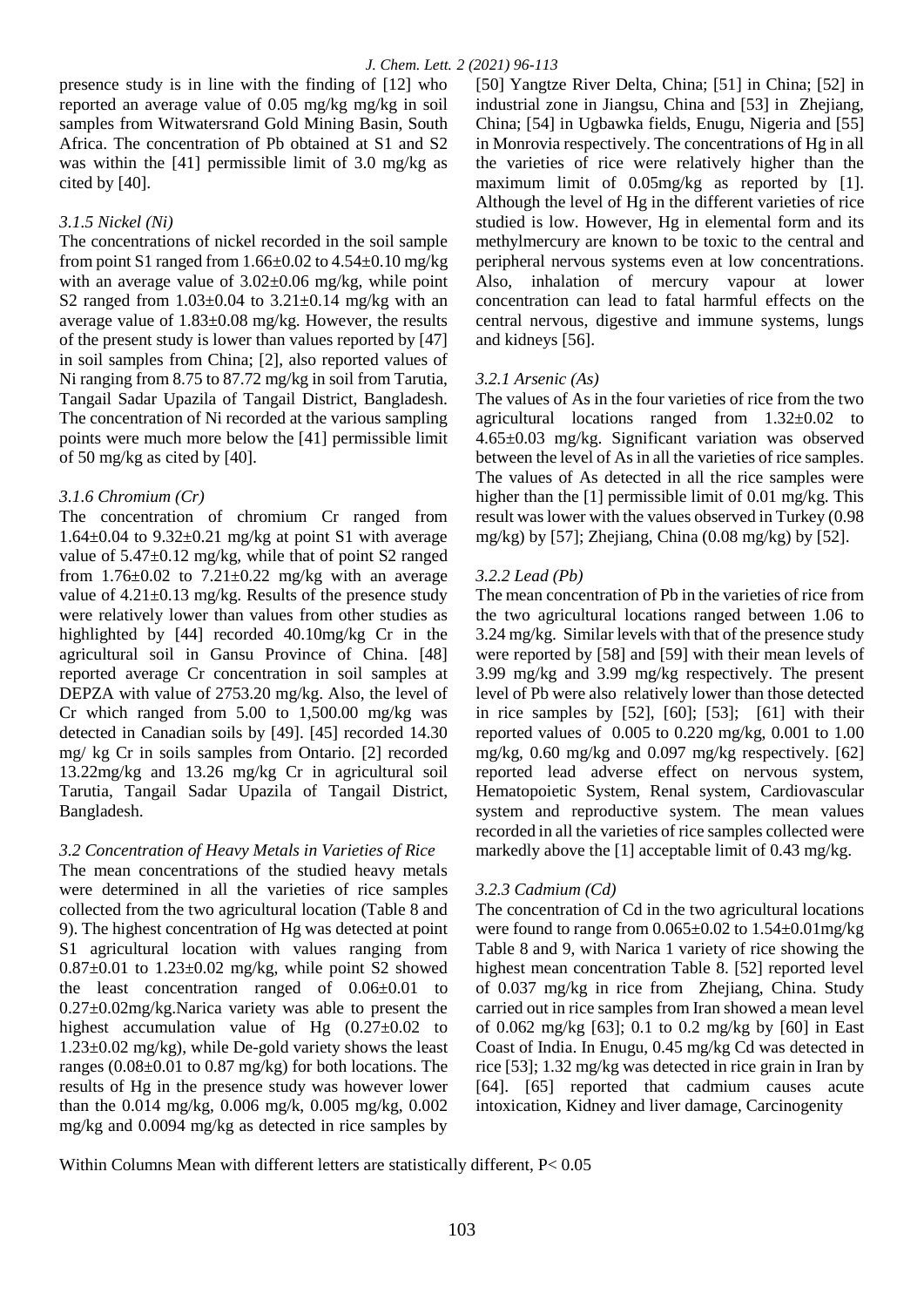#### S1 = Zabarmari Agricultural Location

| <b>Table 8:</b> Concentrations of Heavy Metals in Rice Samples from Point $S_1$ Agricultural |  |
|----------------------------------------------------------------------------------------------|--|
| Location                                                                                     |  |

|                                    | Concentrations (mg/kg)                                   |                            |                      |                                                              |                       |                            |  |  |  |  |  |
|------------------------------------|----------------------------------------------------------|----------------------------|----------------------|--------------------------------------------------------------|-----------------------|----------------------------|--|--|--|--|--|
| <b>Samples</b>                     | Hg                                                       | As                         | Pb                   | Cd                                                           | Ni                    | Сr                         |  |  |  |  |  |
| Narica 1                           | $1.23^a + 0.02$                                          | $4.65^{\mathrm{a}}$ + 0.03 | $3.24^a + 0.01$      | $1.54^a \pm 0.01$                                            | $1.88^a \pm 0.01$     | $3.65^{\mathrm{a}}\pm0.02$ |  |  |  |  |  |
| Marica 2                           | $1.07^b + 0.01$                                          | $3.24^b + 0.04$            | $2.75^b \pm 0.02$    | $0.87^b \pm 0.02$                                            | $0.55^{b}+0.01$       | $1.68^b \pm 0.01$          |  |  |  |  |  |
| De-gold                            | $0.87^{\circ}$ + 0.01                                    | $2.04^{\circ}$ + 0.01      | $1.22^{\circ}+0.01$  | $0.76^{\circ}$ + 0.01                                        | $1.54^{\circ}$ + 0.02 | $1.36^{\circ}$ ± 0.02      |  |  |  |  |  |
| Faro 44<br>$\mathbf{X} \mathbf{Y}$ | $1.12^{\rm d} \pm 0.02$<br>$1.1 - 11.00$<br>$\mathbf{r}$ | $2.98^{\rm d}$ ±0.02       | $2.77^{\rm d}$ ±0.05 | $0.65^{\mathrm{d}}\pm0.02$<br>$\cdots$ 11 1.00 $\cdots$ 0.05 | $0.94^d \pm 0.01$     | $0.76^{\rm d}$ ±0.01       |  |  |  |  |  |

Within Columns Mean with different letters are statistically different, P< 0.05

S1 = Zabarmari Agricultural Location

**Table 9:** Concentrations of Heavy Metals in Rice Samples from Point S<sub>2</sub> Agricultural Location

|                | <b>Concentrations</b> (mg/kg) |                            |                      |                            |                   |                      |  |  |  |  |  |
|----------------|-------------------------------|----------------------------|----------------------|----------------------------|-------------------|----------------------|--|--|--|--|--|
| <b>Samples</b> | Hg                            | As                         | Pb                   | Cd                         | Ni                | $\mathbf{C}$ r       |  |  |  |  |  |
| Narica 1       | $0.27^{\mathrm{a}} + 0.02$    | $1.87^{\mathrm{a}} + 0.02$ | $2.14^{a}+0.01$      | $1.24^{\mathrm{a}} + 0.02$ | $0.98^a \pm 0.01$ | $3.21^a \pm 0.02$    |  |  |  |  |  |
| Marica 2       | $0.11b + 0.01$                | $1.57^b \pm 0.01$          | $1.06^b \pm 0.01$    | $1.07^b \pm 0.01$          | $0.56^b \pm 0.01$ | $2.13^b \pm 0.02$    |  |  |  |  |  |
| De-gold        | $0.08^{\circ}$ ± 0.01         | $1.32^{\circ}+0.02$        | $2.21^{\circ}+0.02$  | $0.96^{\circ}+0.01$        | $0.82^{c}+0.02$   | $1.42^{\circ}$ ±0.01 |  |  |  |  |  |
| Faro 44        | $0.06^{\text{d}} \pm 0.01$    | $1.66^{\text{d}}\pm0.01$   | $1.78^{\rm d}$ ±0.02 | $0.88^{d}$ ±0.01           | $0.64^d \pm 0.01$ | $0.59^{d} \pm 0.01$  |  |  |  |  |  |

Within Columns Mean with different letters are statistically different, P< 0.05

 $S_2$  = Bulamari Agricultural Location

vascular and immune system even at low concentration. However, the mean concentration of Cd in all the varieties of rice samples were higher than the maximum allowable standard permissible limit of 0.02 mg/kg as reported by [1].

#### *3.2.4 Nickel (Ni)*

The concentration of nickel in the four varieties of rice from the two-sampling location also ranged from  $0.55\pm0.01$  to  $1.88\pm0.01$  mg/kg with Narica 1 and Marica 2 varieties showing the highest concentration. The concentration of Ni fell in line with the findings recorded by [53] with a value of 0.60 mg/kg. The concentration of Ni in the rice samples studied exceeded the maximum standard limit of 0.1 mg/kg as describe by [1]. Study carried out by [66], revealed nickel-induced genotoxicity, carcinogenicity, immunotoxicity and toxicity in various metabolically active tissues.

### *3.2.5 Chromium (Cr)*

Chromium concentration from the two agricultural locations were lower than  $0.02\pm0.004$  to  $0.33\pm0.049$ mg/kg reported by [67]; but higher than values of 37.33 to 111.95 mg/kg reported in vegetables by [58] Table 8 and 9. Also, the values detected in the present study had similarity with previous study on rice with values ranging from 0.3 to 0.7 mg/kg by [60] in East Coast of India. However, high level of Cr was observed in rice by [53] in Ugbawka fields, Enugu, Nigeria with a value of 14.17 mg/kg. The level of Cr in all the rice samples were relatively higher than the maximum permissible limit of 0.2 mg/kg as prescribed by [1]. Generally, the concentrations of all the studied metals in the soil samples were significantly higher at a depth of 0-5 cm, while the lowest concentration were observed at a depth of 10-15 cm. Narica 1 and Marica 2 varieties of rice were observed to be higher in term of metal concentrations when compared to other varieties. The high concentrations of all the heavy metals in the soil samples when compared to the rice samples might be because soil act as an important sink and first point of contact with pollutants including heavy metals. The present findings is similar to study conducted by [68, 69, 70, 71, 72, 73, 74] in varieties food for heavy metals analysis. The results of the present study showed a significant increased in concentrations of all the heavy metals when compared to the FAO/WHO standard limits. This is an indication that the wastewater and agrochemicals used for food production has an adverse effect on the population that depend on this rice for consumption.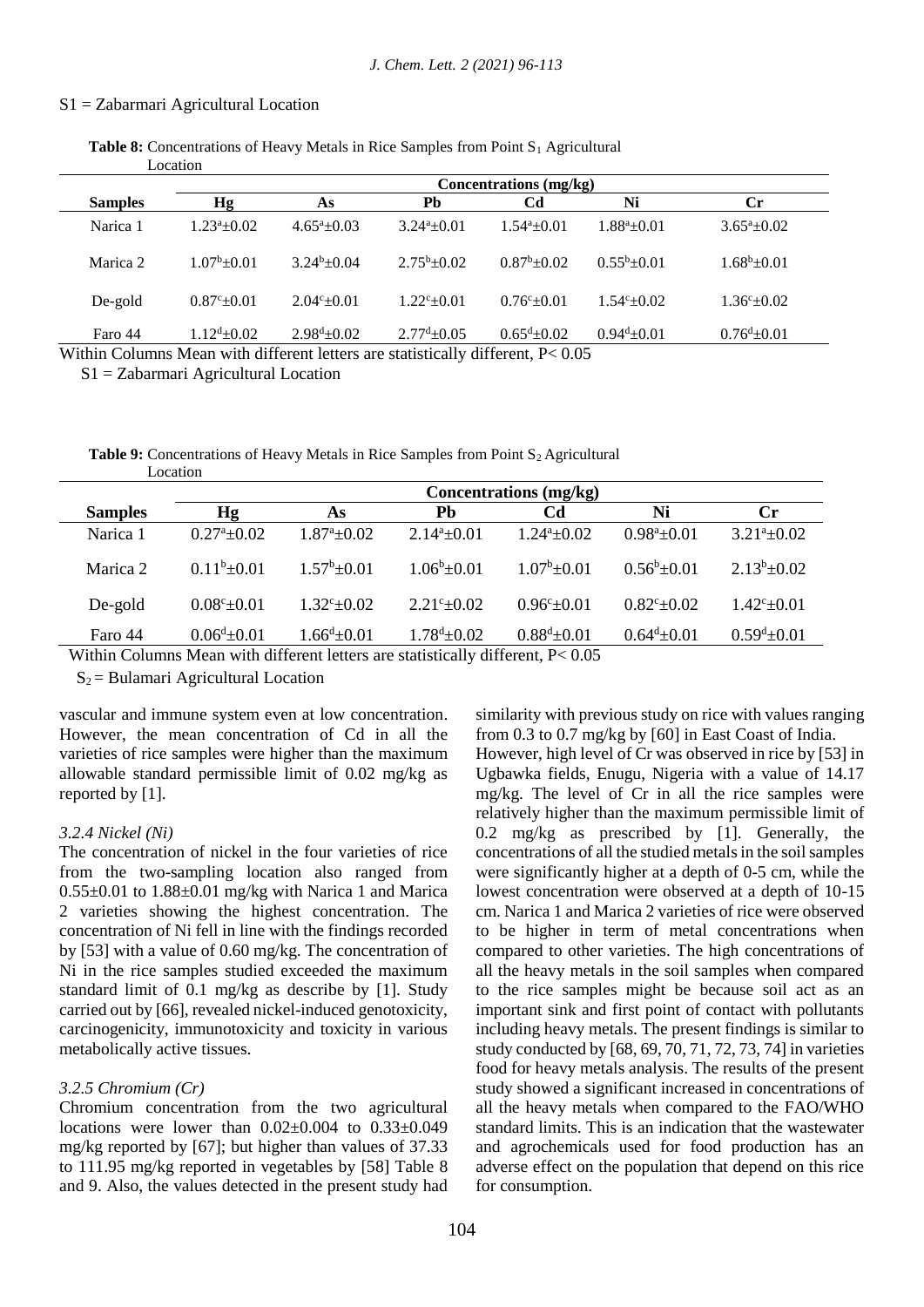*3.3 Potential Ecological Risk Index of Heavy Metals* The results from potential ecological risk factor  $(E<sup>i</sup>r)$  and risk index (RI) for point  $S_1$  and  $S_2$  are as presented in Table 10. The average values of  $(E<sup>i</sup>r)$  from point  $S<sub>1</sub>$  for Hg, As, Pb, Cd, Ni and Cr are 71.17, 6.45, 0.79, 534.45, 0.61 and 0.18 respectively, with an average RI of 613.65. Also, the  $E^i$ r and risk index (RI) for point  $S_2$  for Hg, As, Pb, Cd, Ni and Cr are 11.60, 4.04, 0.52, 402.52, 0.37 and 0.14 respectively with an average RI of 419.19. Ecological risk of any metal is classified as low risk, if the risk factor  $(E<sup>i</sup>r)$  <40. The  $E<sup>i</sup>r$  of some of the studied heavy metals (As, Pb, Ni and Cr) for point  $S_1$  and point  $S_2$  (Hg, As, Pb, Ni and Cr) were relatively much less than 40, which indicates low risk. The ecological risk of metal is classified as moderate risk if  $40 \leq E^i r$  <80, considerable risk if  $80 \leq E^i$ r < 160, high risk if  $160 \leq E^i$ r < 320 and very high risk (dangerous) if  $E<sup>i</sup>r$ )  $\geq$  320 (Hakanson, 1980). The average E<sup>i</sup>r of Hg was 71.17 for point S1, which is greater than 40 and less than 80. indicating a moderate potential ecological risk. The average E<sup>i</sup>r for Cd at point  $S_1$  and  $S_2$  ranged from 402.52 to 584.45, these values were greater than  $320$  (Eir)  $\geq$  320), indicating that the study areas are extremely high potential ecological risk and dangerous with respect to Cd.  $[2]$ , also reported E<sup>i</sup>r value of 889.18 Cd, which is greater than and equal to 320, indicating very high potential ecological risk and dangerous. [22, 75, 76] classifies RI˂150 to mean low potential ecological risk;  $150 \leq R$ I<300, meaning moderate ecological risk potential; 300<RI˂600, meaning considerable ecological risk, and if RI> 600; it means very high ecological risk. The average RI value of Cd at point  $S_1$  is 613.65, indicating very high ecological risk. Point  $S_2$  shows 419.19 Cd and less than  $RI \ge 600$ , indicating considerable ecological risk.

# *3.4 Adverse Effect Assessment*

The adverse effect index (AEI) of heavy metals in point  $S_1$  agricultural location for Hg, As, Pb, Cd, Ni and Cr are 0.15, 1.77, 10.14, 0.40, 10.03 and 15.86 respectively, while that of point  $S_2$  for Hg, As, Pb, Cd, Ni and Cr are 1.03, 2.87, 15.97, 0.47, 17.90 and 17.25 respectively (Table 11). According to adverse effect assessment, If AEI is less than 1, the concentration of metal is not high enough to cause adverse effects to the benthic organisms.

But If AEI value is greater than 1, it suggests that the metal could cause adverse biological effects to benthic organism. Based on the above assessment, the average values of all the heavy metals in soil samples from both points were higher than 1, with exception of Hg at point S1 and Cd from both sampling point. The results of this study further reveals that, with the average AEI values of 10.03, 15.86 from point S1 and 17.90, 17.25 from point S2, Ni and Cr are most likely to induce adverse biological effects to benthic organism followed by Pb, As, Hg and Cd. [77] reported AEI values of 1.7 As, 1.4 Cd and 1.3 Cd, which are greater than 1. The study further suggests that the metal could cause adverse biological effects to benthic organism.

# *3.5 Geoacculumation Index (Igeo)Values in Soil*

The geo-accumulation risk index of soil quality was analyzed using Igeo index of classification as proposed by [78]. The Igeo index of classification involved seven grade, soil can be classified unpolluted if  $Igeo \le 0$ ; unpolluted to moderately polluted if 0≤Igeo≤1; moderately polluted if 1≤Igeo≤2, moderate to strongly polluted if 2≤Igeo≤3; strongly polluted if 3≤Igeo≤4;, strongly to extremely polluted if 4≤Igeo≤5 and extremely polluted if Igeo≥5. The average Igeo values of heavy metals in soil samples from point S1 were 0.12 Hg, -1.35 As, -3.16 Pb, -1.13 Cd, -5.19 Ni and -4.95 Cr Table 12. The average Igeo values of the studies metals were in the order of Hg>As>Cd>Pb>Cr>Ni. Mercury with highest average Igeo value of 0.12 was grade as class 2, unpolluted to moderately polluted if 0≤Igeo≤1 and further indicating the accumulation of Hg in the studied soil. In the case of As, Pb, Cd, Ni and Cr with soil Igeo values of -1.35, -3.16, -1.13, -5.19 and -4.95 respectively were classified as class zero (Igeo≤0 (unpolluted), the results further revealed that the soil samples in relation to As, Pb, Cd, Ni and Cr was not polluted. For point S2, the average Igeo values of -2.60 Hg, -2.06 As, -3.81 Pb, - 2.90 Cd, -5.99 Ni and -5.23 Cr were rank as class zero (that is less than zero Igeo $\leq$  0), the results further suggested that the soil samples from point S2 were not polluted. Similar finding and classification of less than zero Igeo≤ 0 was detected by [79], in Group B soil samples with Igeo values of -0.3 Pb, -0.8 Ni, -0.3 Cd, - 1.2 Cr and -0.4 Hg. However, the Igeo values for Pb (0.8) for group A and Hg  $(0.3 \text{ to } 0.6)$  group C soil which rank as Class 1 ( $0 \leq \text{Igeo} \leq 1$ ), indicating unpolluted to moderately polluted contradict that of the presence study. Results from the present study showed that all the studied metals in the soil from the two sampling locations are within the background concentrations, with exception of Pb which was moderately polluted. Also, results of Igeo further demonstrated that the was minimal contribution of heavy metals from anthropogenic activities in the study locations.

*3.6 Contamination Factors (CF) and Pollution Load Index (PLI) in Soil* 

The values of contamination factor (CF) of the studied metals are as resented in Table 13.

The average contamination factor values of heavy metals in soil samples from point S1 were 1.78 f Hg, 0.65 As, 0.19 Pb, 0.28 Cd, 0.04 Ni and 0.06 Cr. The average metals CF values were in the order of Hg>As>Cd>Pb>Cr>Ni. The contamination factor are classified into four groups: CF < 1 refers to the low contamination factor;  $1 \leq C$ F < 3 refers to the moderate contamination factor;  $3 \leq CF \leq 6$ refers to considerable contamination factors;  $CF \geq 6$ refers to the very high contamination factor [22]. Mercury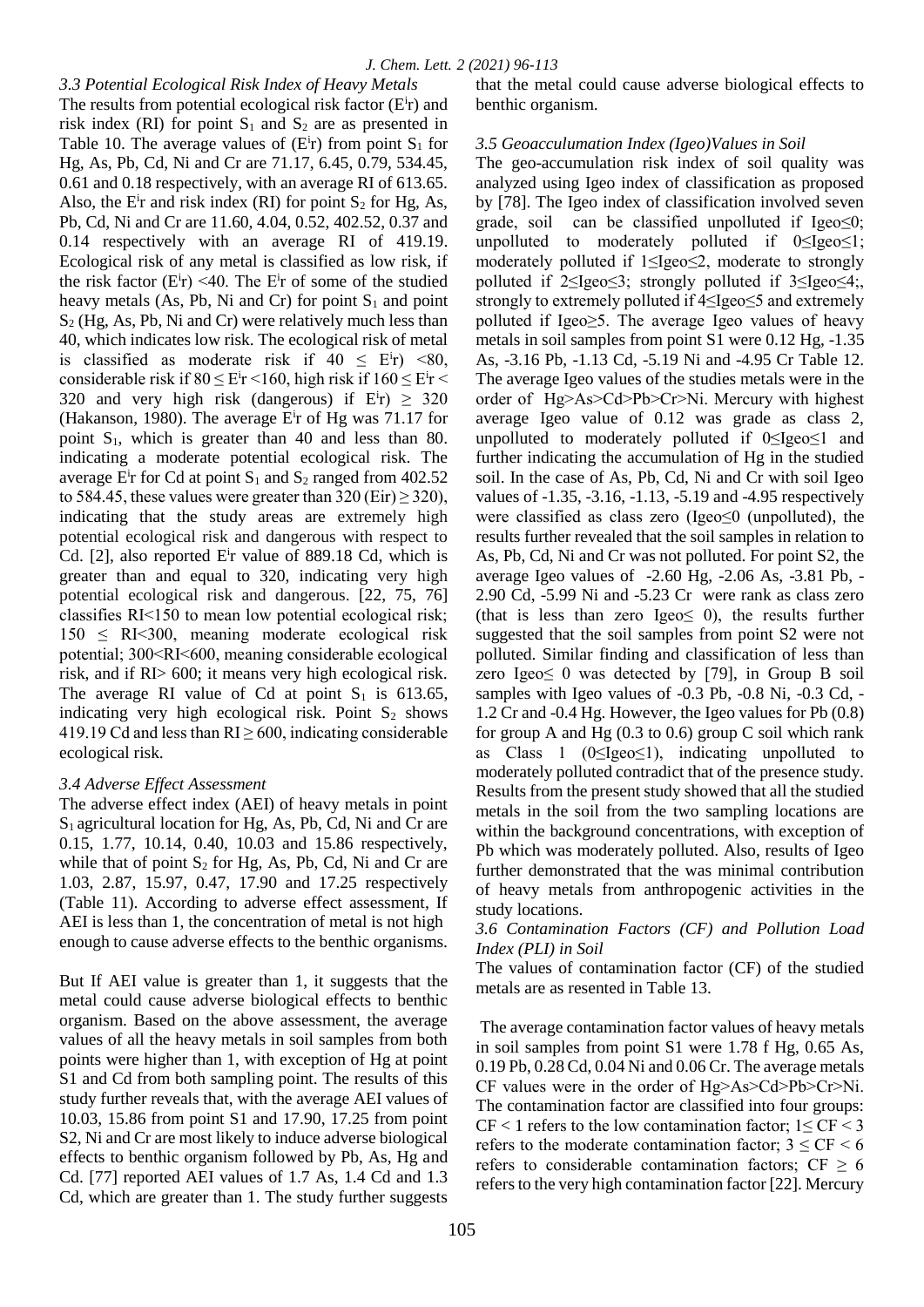|            |                  |    |           |                 |    |              |                                                               |      |    |               |                  | $\mathbf{S}$ |      |                  |
|------------|------------------|----|-----------|-----------------|----|--------------|---------------------------------------------------------------|------|----|---------------|------------------|--------------|------|------------------|
| Depth      |                  |    |           | $E^i$           |    |              |                                                               |      |    | ${\bf E}^i$ r |                  |              |      |                  |
|            | Hα               | As | Pb        | Cd              | Ni | Cr <b>RI</b> |                                                               | Hg   | As | Pb.           | Cd               | Ni           | Cr   | - RI             |
| $0-5$ cm   | 111.17 9.36 1.31 |    |           |                 |    |              | 809.24 0.92 0.31 932.31 21.3 6.77 0.89 582.35 0.65 0.24 612.2 |      |    |               |                  |              |      |                  |
| $5-10cm$   | 62.86            |    | 6.81 0.68 | 539.5 0.58 0.18 |    |              | 610.6                                                         | 7.27 |    |               | 3.18 0.39 363.03 |              |      | 0.25 0.12 374.24 |
| $10-15$ cm | 39.48            |    |           |                 |    |              | 3.17 0.39 254.62 0.34 0.05 298.06 6.23 2.18 0.26 262.18       |      |    |               |                  | 0.21         |      | 0.06 271.13      |
| Average    | 71.17            |    |           |                 |    |              | 6.45 0.79 534.45 0.61 0.18 613.66 11.60 4.04 0.51             |      |    |               | 402.52           | 0.37         | 0.14 | 419.19           |

Table 10: Calculated Ecological Risk Indices of Individual Heavy Metals (E<sup>i</sup><sub>r</sub>) and Ecological Risk Indices in Soil Samples

**Table 11:** Adverse Effect Indices (AEI) of Potentially Harmful Heavy Metals

|            |      |      |       |                |       |       |      |      |       |                | ۵Î    |       |
|------------|------|------|-------|----------------|-------|-------|------|------|-------|----------------|-------|-------|
| Depth      | Hg   | As   | Pb    | C <sub>d</sub> | Ni    | Cr    | Hg   | As   | Pb    | C <sub>d</sub> | Ni    | Cr    |
| $0-5$ cm   | 0.08 | 1.00 | 4.86  | 0.21           | 5.66  | 5.67  | 0.42 | 1.38 | 7.12  | 0.29           | 8.01  | 7.32  |
| $5-10cm$   | 0.14 | 1.37 | 9.41  | 0.32           | 8.95  | 9.71  | 1.24 | 2.94 | 16.24 | 0.47           | 20.73 | 14.43 |
| $10-15$ cm | 0.23 | 2.95 | 16.15 | 0.67           | 15.48 | 32.2  | 1.45 | 4.29 | 24.55 | 0.65           | 24.95 | 30.00 |
| Average    | 0.15 |      | 10.14 | 0.40           | 10.03 | 15.86 | 1.04 | 2.87 | 15.97 | 0.47           | 17.90 | 17.25 |

 $S_1 = Zabarmari$  Agricultural Location

 $S_2$  = Bulamari Agricultural Location

**Table 12:** Geoaccumulation Index (Igeo) Values for Heavy Metals in Soil Samples

| Depth           |         |                                     | $S_1$   |         |         | $S_2$   |         |         |         |                |         |           |
|-----------------|---------|-------------------------------------|---------|---------|---------|---------|---------|---------|---------|----------------|---------|-----------|
|                 | Hg      | As                                  | Pb      | Cd      | Ni      | Cr      | Ηg      | As      | Pb      | C <sub>d</sub> | Ni      | <b>Cr</b> |
| $0-5$ cm        | 0.89    | $-0.68$                             | $-2.27$ | $-0.69$ | $-4.49$ | $-3.86$ | $-1.49$ | $-1.15$ | $-2.82$ | $-2.28$        | $-4.99$ | $-4.23$   |
| $5-10cm$        | 0.07    | $-1.14$                             | $-3.22$ | $-0.94$ | $-5.15$ | $-4.63$ | $-3.04$ | $-2.24$ | $-4.01$ | $-2.97$        | $-6.36$ | $-5.20$   |
| $10-15$ cm      | $-0.60$ | $-2.24$                             | $-4.00$ | $-1.77$ | $-5.94$ | $-6.36$ | $-3.27$ | $-2.78$ | $-4.61$ | $-3.44$        | $-6.63$ | $-6.26$   |
| Average         | 0.12    | $-1.35$                             | $-3.16$ | $-1.13$ | $-5.19$ | $-4.95$ | $-2.60$ | $-2.06$ | $-3.81$ | $-2.90$        | $-5.99$ | $-5.23$   |
| $\sim$ $\sim$ 1 |         | $\cdots$ $\cdots$ $\cdots$ $\cdots$ |         |         |         |         |         |         |         |                |         |           |

 $S_1 = Zabarmari$  Agricultural Location

 $S_2$  = Bulamari Agricultural Location

**Table 13:** Contamination Factor (CF) and Pollution Load Index (PLI) of Heavy Metals in Soil Samples

| Depth     |      |             |      |      |      |      |      |                  |      |      |      |      | $CF_{Hg}$ $CF_{As}$ $CF_{Pb}$ $CF_{Cd}$ $CF_{Ni}$ $CF_{Cr}$ $PLI$ $CF_{Hg}$ $CF_{As}$ $CF_{Pb}$ $CF_{Cd}$ $CF_{Ni}$ $CF_{Cr}$ $PLI$ |      |  |
|-----------|------|-------------|------|------|------|------|------|------------------|------|------|------|------|-------------------------------------------------------------------------------------------------------------------------------------|------|--|
| $0-5$ cm  | 2.78 | 0.94        | 0.31 | 0.43 | 0.07 | 0.1  | 0.37 | 0.53             | 0.68 | 0.21 | 0.31 | 0.05 | 0.08                                                                                                                                | 0.21 |  |
| $5-10cm$  | 1.57 | 0.68        | 0.16 | 0.29 | 0.04 | 0.06 | 0.22 | $\frac{1}{0.18}$ | 0.32 | 0.09 | 0.19 | 0.02 | 0.04                                                                                                                                | 0.10 |  |
| $10-15cm$ | 0.99 | 0.32        | 0.09 | 0.13 | 0.02 | 0.02 | 0.11 | 0.16             | 0.22 | 0.06 | 0.14 | 0.02 | 0.02                                                                                                                                | 0.07 |  |
| Average   | 1.78 | $0.65$ 0.19 |      | 0.28 | 0.04 | 0.06 | 0.23 | 0.29             | 0.41 | 0.12 | 0.21 | 0.03 | 0.05                                                                                                                                | 0.13 |  |

 $S_1 = Zabarmari$  Agricultural Location

 $S_2$  = Bulamari Agricultural Location

with an average value of 1.78 is classified as group 2 ( $1 \le$ CF < 3 which refers to as moderate contamination factor, indicating the contamination of point S1 soil samples by Hg. In the case of As, Pb, Cd, Ni and Cr, the CF values were less than 1, indicating low contamination. For point S2, the average CF values of 0.29 Hg, 0.14 As, 0.12 Pb, 0.21 Cd, 0.03 Ni and 0.05 Cr were rank as group one (1) contaminant (that is less than  $1 \text{ CF} < 1$ ), the results

further suggested that the soil samples from point S2 were not contaminated by the studied heavy metals. Pollution load index of soil was developed by [27], and it is calculated by obtaining the n-root from the n-CFs.  $PLI \leq$ 1 Unpolluted,  $1 \leq PLI \leq 2$  Unpolluted to moderately polluted,  $2 \leq PLI \leq 3$  Moderately polluted,  $3 \leq PLI \leq 4$ Moderately to highly polluted,  $4 \leq PLI \leq 5$  Highly polluted and  $PLI > 5$  Very highly polluted [27]. Results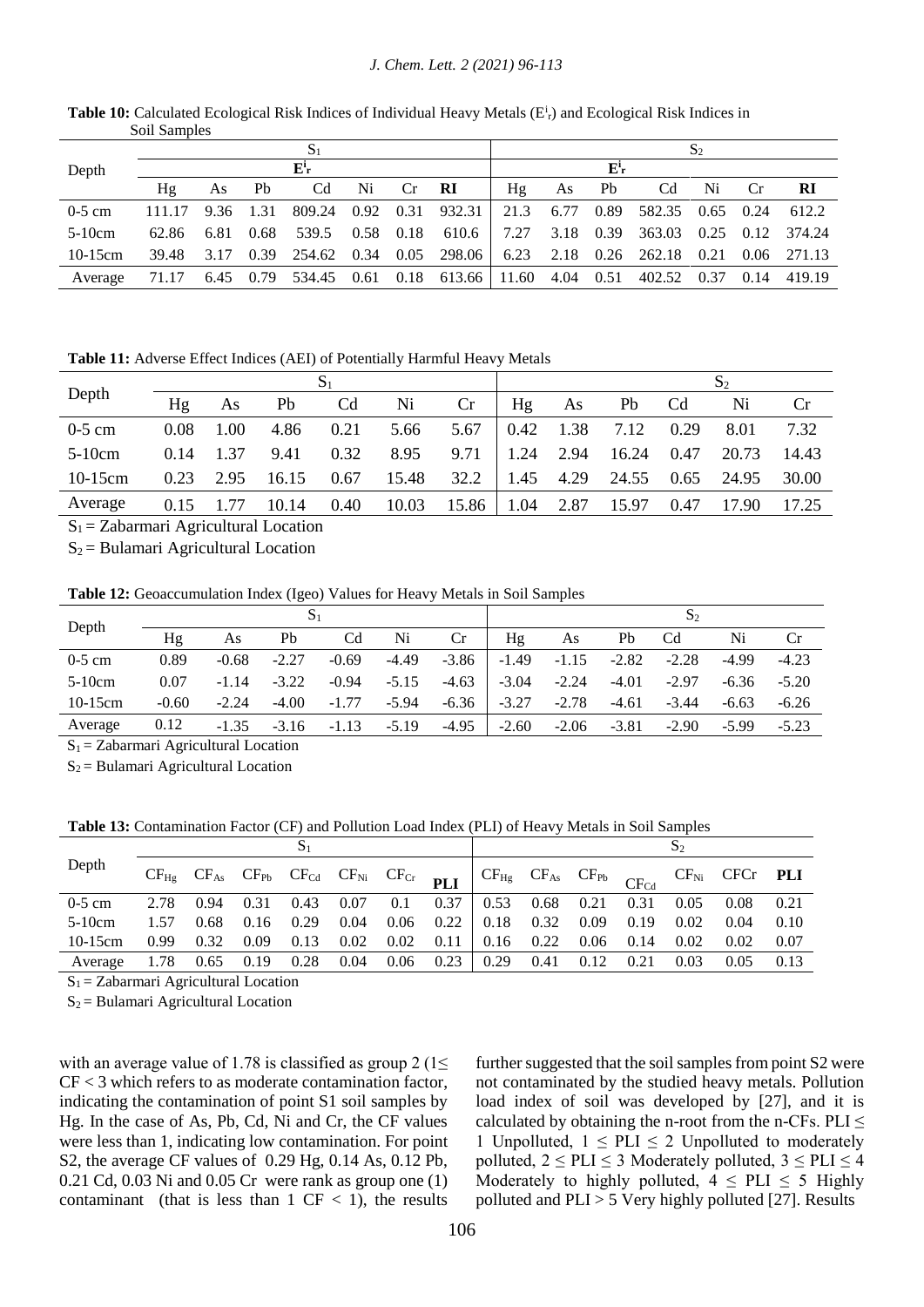from the present study revealed that the PLI values of As, Pb, Cd, Ni and Cr, fell within the PLI  $\leq 1$  category. Indicating no pollution of the studied soil. Hence, the results further give an information that the occurrences of these metals in the earth crust is very minimal and the pollution of the soil by theses metals is low.

## *3.7 Health Risk Assessment of Heavy Metals in Soil 3.7.1 Average Daily Dose*

The average daily dose (ADD) values for the present study through the three exposure routes (Ingestion, Inhalation and dermal) for children and adult are as presented in Table 14. The values of ADD ingestion for both agricultural locations for children and adult ranged from 3.77E-07 to 6.99E-06, with Cr showing the highest ADDing in children, while Hg showed the least in adult. Also, the ADDinh values for both locations ranged from 7.35E-04 to 1.63E-02, with As having the highest ADD, while Hg showed the least. The ADDdermal values for the two agricultural locations ranged from 4.57E-09 to 2.81E07, with Cr showing the highest value, and Hg with least value. In comparison of the ADD values for all the studied metals with their individual RfDs via the three routes of exposure showed that the ADD values for both children and adult for ingestion and dermal were lower than their individual RfDs. This finding further demonstrated that, both children and adult population are not under any threat from non-carcinogenic risk as a result of metal contamination. The ADD values via inhalation for both children and adult were higher than the RfDs values for all the studied metals. This call for concerned because both children and adult are under health risk of non-cancer related illness, and the soil ADDinh is the most dominant pathway for the exposure of metals for both children and adult population. Results from the present study further demonstrated that children are more exposed to contamination by heavy metals as compared to adult, such variation might be due to the regular hand-to-mouth habits as observed in children. Similar trend as detected by [13, 43], reported high ADDing and ADDinh in children as compared to adult in soil samples. The present study also demonstrated that in ADDdermal adult showed the highest values of all the studied metals as compared to children. Similar trend was observed in a study conducted by [29], were adult are more exposed to contamination by metals through dermalcontact than children. Coumarin constitutes one of the great classes of natural compounds. In the wellknown family of coumarins, dimeric coumarins (bis coumarins) occupy an interesting position. Although some types of these compounds could be extracted from plants [1] and interest in its chemistry because of its fitness as pharmaceutically activities.

*3.7.2 Hazard Quotient (HQ) and Hazard Index (HI)*  Results of hazard quotient (HQ) and hazard index (HI) are as presented in Table 15. HQ and HI values of less

than 1 means that there is no risk to the population, but if HQ and HI are more than 1, there is case for concern for potential non-cancer adverse effect. Results for children and adult population showed that the calculated values of HQ and HI for all the metals studied were less than 1 (one) for ingestion and dermal pathways. The present study further revealed that there is no non-carcinogenic risk found for all measured metals in relation to ingestion and dermal contact, since the HQs and HI values are less than one, with exception of HI values for children  $(1.70E+00)$  for point S1 and  $(1.07E+00)$  for point S2 were greater than1 through ingestion pathway. This high values of HI in children via ingestion is an indication that heavy metal pollution might pose high non-cancer health risk to children living within the area. The values of HQinh and HI ingestion and inhalation for all the heavy metals studied from both point S1 and S2 were much more greater than 1 (Table 15), which is an indication of high potential non-cancer related illness to children and adult within the study area. Results of HQ further indicates that, inhalation and HI ingestion is the main pathway of exposure of the studied heavy metals. Also, the values of hazard quotient (HQing) for the studied heavy metals for children and adults in both locations are in the order of  $Pb > As > Cr > Hg > Cd > Cr > Ni$ ; As > Cr  $> Cd > Ni.$   $>Hg > Pb$  (HQinh) and  $Cd > Cr > Ni > Pb >$ As > Hg (HQdermal). The results of HQ also demonstrated that, the values of various routs of exposure pathway for all the study heavy metals in children and adults are in the order of inhalation> ingestion >dermal contact. Values for HQing and HQinh were higher in children than adults, which is a further indication that children are face with more potential non-cancer health risk through ingestion and inhalation of heavy metals in soil from the study locations. These results are similar with those reported by [8, 13, 29, 42, 43].

## *3.7.3 Cancer Risk (CR)*

Results from cancer risk (CR) shows that values of metals with the available slop factors for inhalation and dermal contact ranged from 3.50E-08 to 1.20E-05 Table 16. The United State Environmental Protection Agency considers acceptable for regulatory purposes a cancer risk in the range of  $1.0 \times 10^{-6}$  to  $1.0 \times 10^{-4}$  [32]. The carcinogenic risks values for As, Pb and Ni through CRing and CRdermal contact for children and adult were lower than the said regulatory acceptable values of 1.0 x 10-6 to 1.0 x 10-4 [32], and showed no cancer risk to the population. However, values for CRinh for children and adult ranged from 2.23E-03 to 8.10E-01, and these ranged of values were relatively higher than the acceptable threshold values of 1.0 x 10-6 to 1.0 x 10<sup>-44</sup> [32]. Therefore, As, Cd, Ni and Cr in soil through CRinh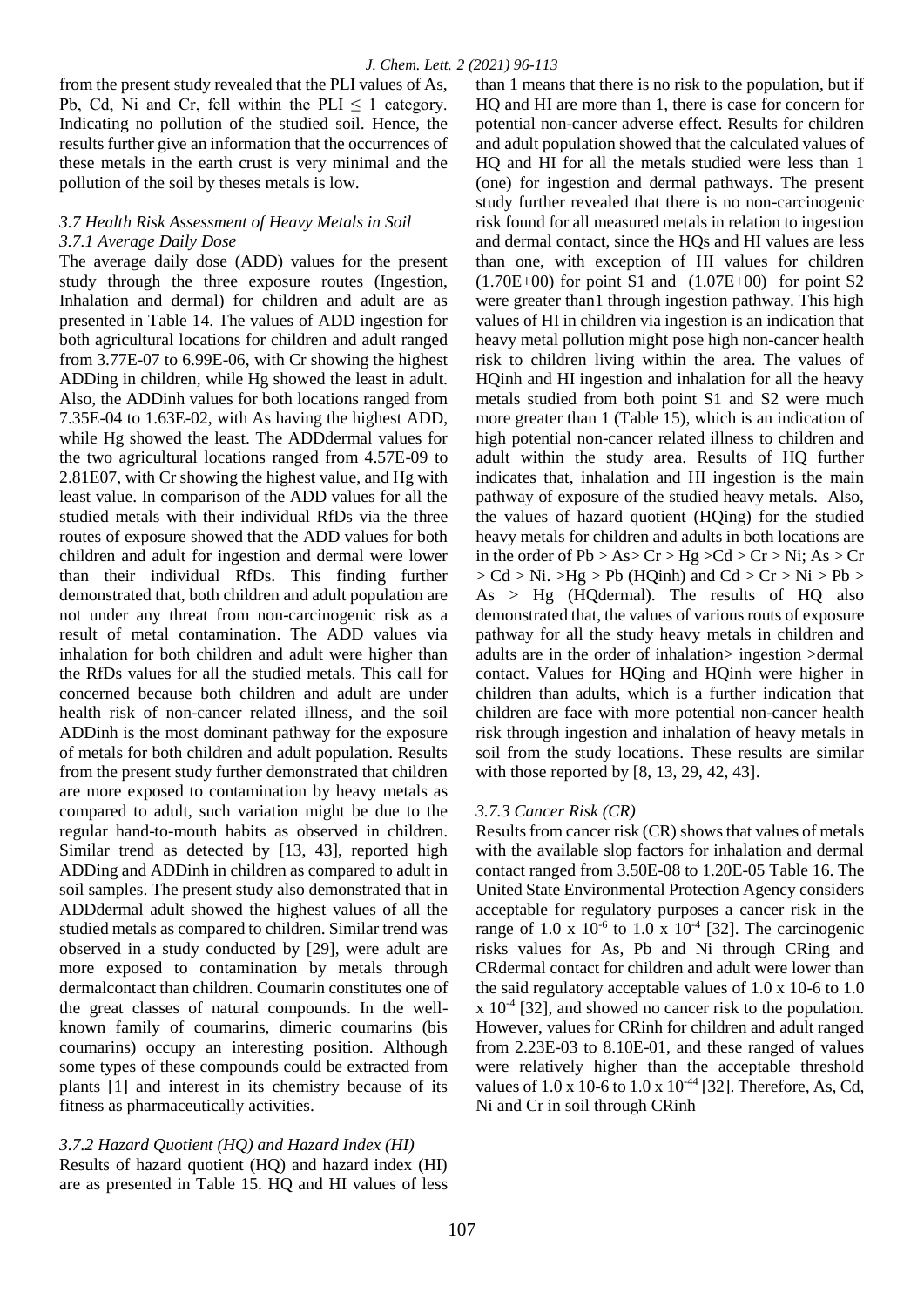#### *J. Chem. Lett. 2 (2021) 96-113*

|                |                    |            | $\mathbf{S}_1$           |          |                                |          | S <sub>2</sub>     |            |                    |            |                                |           |  |
|----------------|--------------------|------------|--------------------------|----------|--------------------------------|----------|--------------------|------------|--------------------|------------|--------------------------------|-----------|--|
|                | $ADD_{\text{ine}}$ |            | $ADD_{inh}$              |          | $\mathbf{ADD}_\mathrm{dermal}$ |          | ADD <sub>inc</sub> |            | ADD <sub>inh</sub> |            | $\mathbf{ADD}_\mathrm{dermal}$ |           |  |
| <b>Metal</b>   | Children           | Adult      | <b>Children</b><br>Adult |          | <b>Children</b>                | Adult    | <b>Children</b>    | Adult      |                    | Adult      | <b>Children</b>                | Adult     |  |
| Hg             | 1.75E-05           | $2.31E-06$ | 4.50E-03                 | 2.00E-03 | 2.8E-08                        | 7.04E-08 | 2.86E-06           | 3.77E-07   | 7.35E-04           | 3.26E-04   | 4.57E-09                       | 1.15E-08  |  |
| As             | 6.35E-05           | 8.38E-06   | $.63E-02$                | 7.20E-03 | 1.0E-07                        | 2.55E-07 | 3.98E-05           | 5.26E-06   | 1.00E-02           | 4.54E-03   | 6.37E-08                       | $.60E-07$ |  |
| Pb             | 4.81E-05           | $6.35E-06$ | 1.24E-02                 | 5.50E-03 | 7.7E-08                        | 1.93E-07 | 3.12E-05           | $4.12E-06$ | 8.04E-03           | 3.56E-03   | 5.00E-08                       | 1.26E-07  |  |
| C <sub>d</sub> | 2.71E-05           | 3.58E-06   | 7.00E-03                 | 3.10E-03 | 4.3E-08                        | 1.09E-07 | 2.04E-05           | 2.70E-06   | 5.50E-03           | 2.33E-03   | 3.27E-08                       | 8.21E-08  |  |
| Ni             | 3.87E-05           | $5.10E-06$ | 9.90E-03                 | 4.40E-03 | $6.2E-08$                      | 1.55E-07 | 2.34E-05           | 3.08E-06   | $6.01E-03$         | 2.66E-03   | 3.74E-08                       | 9.39E-08  |  |
| Cr             | 6.99E-05           | 9.23E-06   | .80E-02                  | 8.00E-03 | $1.1E-07$                      | 2.81E-07 | 5.38E-05           | 7.11E-06   | 1.40E-02           | $6.14E-03$ | 8.61E-08                       | 2.16E-07  |  |

**Table 14:** Average Daily Dose (ADD) Exposure Duration (mg/kg) Via Ingestion, Inhalation and dermal Contact for both Children and Adult

 $S_1 = Zabarmari$  Agricultural Location  $S_2$  = Bulamari Agricultural Location

**Table 15**: Non-carcinogenic Risk Values via Ingestion, Inhalation and dermal Contact for both Children and Adult

|                |                   |              |                   | $S_1$        |                      | S <sub>2</sub> |                 |          |                   |                |                      |              |  |
|----------------|-------------------|--------------|-------------------|--------------|----------------------|----------------|-----------------|----------|-------------------|----------------|----------------------|--------------|--|
| <b>Metals</b>  | $HQ_{\text{ine}}$ |              | HQ <sub>inh</sub> |              | $HQ_{\text{dermal}}$ |                | $HQ_{ing}$      |          | HQ <sub>inh</sub> |                | HQ <sub>dermal</sub> |              |  |
|                | <b>Children</b>   | <b>Adult</b> | <b>Children</b>   | <b>Adult</b> | <b>Children</b>      | Adult          | <b>Children</b> | Adult    | <b>Children</b>   | Adult          | <b>Children</b>      | <b>Adult</b> |  |
| Hg             | 5.83E-02          | 7.70E-03     | $.50E + 01$       | $6.67E + 00$ | 9.33E-05             | 2.35E-04       | 9.53E-03        | 1.26E-03 | $2.45E + 00$      | $1.09E + 00$   | 1.52E-05             | 3.83E-05     |  |
| As             | $2.12E - 01$      | 2.79E-02     | $.09E + 03$       | $4.80E + 02$ | 1.11E-04             | 2.83E-04       | 1.33E-01        | 1.75E-02 | $6.67E+02$        | $3.03E + 02$   | 7.08E-05             | 1.78E-04     |  |
| Pb             | 1.37E+00          | 1.81E-01     | $3.54E + 00$      | 1.57E+00     | 1.48E-04             | 3.71E-04       | 8.91E-01        | 1.18E-01 | $2.30E + 00$      | $0.02E + 0.01$ | 9.62E-05             | 2.42E-04     |  |
| C <sub>d</sub> | 2.71E-02          | 3.58E-03     | $4.67E + 02$      | $2.07E + 02$ | 4.30E-03             | 1.09E-02       | 2.04E-02        | 2.70E-03 | $3.67E + 02$      | $.55E + 02$    | 3.27E-03             | 8.21E-03     |  |
| Ni             | 1.94E-03          | 2.55E-04     | $.10E + 02$       | $4.89E + 01$ | 6.89E-04             | 1.72E-03       | 1.17E-03        | 1.54E-04 | $6.68E + 01$      | $2.96E + 01$   | 4.16E-04             | 1.04E-03     |  |
| Cr             | 2.33E-02          | 3.08E-03     | $6.29E + 02$      | $2.80E + 02$ | 1.83E-03             | 4.68E-03       | 1.79E-02        | 2.37E-03 | $4.90E + 02$      | $2.15E+02$     | l.44E-03             | 3.60E-03     |  |
| HІ             | 1.70E+00          | 2.24E-01     | $2.31E + 0.3$     | $1.02E + 03$ | 7.17E-03             | 1.82E-02       | $1.07E + 00$    | 1.42E-01 | $1.59E + 03$      | $7.04E + 02$   | 5.30E-03             | 1.33E-02     |  |

**Table 16:** Cancer Risk Values of Heavy Metals for Adults and Children in soil Through Ingestion, Inhalation and Dermal Contact

|                |                   |                          | $S_1$                    |                          |                      |                          |                   |                          |                          | $S_2$        |                          |          |
|----------------|-------------------|--------------------------|--------------------------|--------------------------|----------------------|--------------------------|-------------------|--------------------------|--------------------------|--------------|--------------------------|----------|
|                | $CR_{\text{ine}}$ |                          | CR <sub>inh</sub>        |                          | $CR_{\text{dermal}}$ |                          | $CR_{\text{ine}}$ |                          | CR <sub>inh</sub>        |              | $CR_{\text{dermal}}$     |          |
| <b>Metals</b>  | <b>Children</b>   | <b>Adult</b>             | <b>Children</b>          | Adult                    | <b>Children</b>      | <b>Adult</b>             | <b>Children</b>   | Adult                    | <b>Children</b>          | <b>Adult</b> | <b>Children</b>          | Adult    |
| Hg             | ٠                 | ۰                        | $\overline{\phantom{a}}$ | $\overline{\phantom{a}}$ |                      |                          |                   | $\overline{\phantom{a}}$ | ۰                        | -            |                          |          |
| As             | 9.53E-05          | 1.26E-05                 | 2.50E-01                 | 1.09E-01                 | 3.66E-07             | 9.33E-07                 | 5.97E-05          | 7.89E-06                 | 1.51E-01                 | 6.86E-02     | 2.33E-07                 | 5.86E-07 |
| Pb             | 4.09E-07          | 5.4E-08                  | $\overline{\phantom{a}}$ | $\overline{\phantom{a}}$ | ۰                    | $\overline{\phantom{a}}$ | 2.65E-07          | 3.50E-08                 | $\overline{\phantom{a}}$ | ٠            |                          |          |
| C <sub>d</sub> | ٠                 | $\overline{\phantom{a}}$ | 4.41E-01                 | 1.95E-02                 | ۰                    | $\overline{\phantom{a}}$ |                   | $\overline{\phantom{a}}$ | 3.47E-02                 | 1.47E-02     | $\overline{\phantom{a}}$ |          |
| Ni             | 3.25E-05          | 4.28E-06                 | 8.32E-03                 | 3.70E-03                 |                      |                          | 1.97E-05          | 2.59E-06                 | 5.05E-03                 | 2.23E-03     |                          |          |
| Cr             |                   |                          | 8.10E-01                 | 3.60E-01                 |                      |                          |                   |                          | 6.30E-01                 | 2.67E-01     | $\overline{\phantom{a}}$ |          |

can induce possible cancer risk in both children and adults within the study areas. Values from CR assessment also revealed inhalation as the major possible route of exposure to excess lifetime cancer risk with children being more exposed to heavy metals in soil as compared to adults.

### *3.8 Risk Assessment of Heavy Metals in Rice*

Results of average daily dose (ADD) of the studied heavy metals in different varieties of rice samples from point S1and S2 are as presented in Table 17. The observed ADD of Hg, As, Pb, Cd, Ni and Cr in the different

varieties of rice ranged from 7.83E-04 to 1.11E-03, 1.84E-03 to 4.19E-03, 1.10E-03 to 2.92E-03, 5.85E-04 to 1.39E-03, 4.95E-04 to 1.69E-03 and 6.84E-04 to 3.29E-03 mg/kg day-1 respectively. Comparing with the recommended safe vales of Hg (0.57) by Joint FAO/WHO Expert Committee Food Additive (JECFA) [80], As (3.0) by [80], Pb (1.5) by [81], Cd (0.8) by [81] , Ni (5.0) by [82] and Cr (5.0) by [82], the detected ADD values for all the studied metals were lower than the recommended safety limits. Similar studies as conducted by [52] reported different ADD values of As, Cd, Hg and Pb through rice are estimated to be 0.49, 0.23, 0.03 and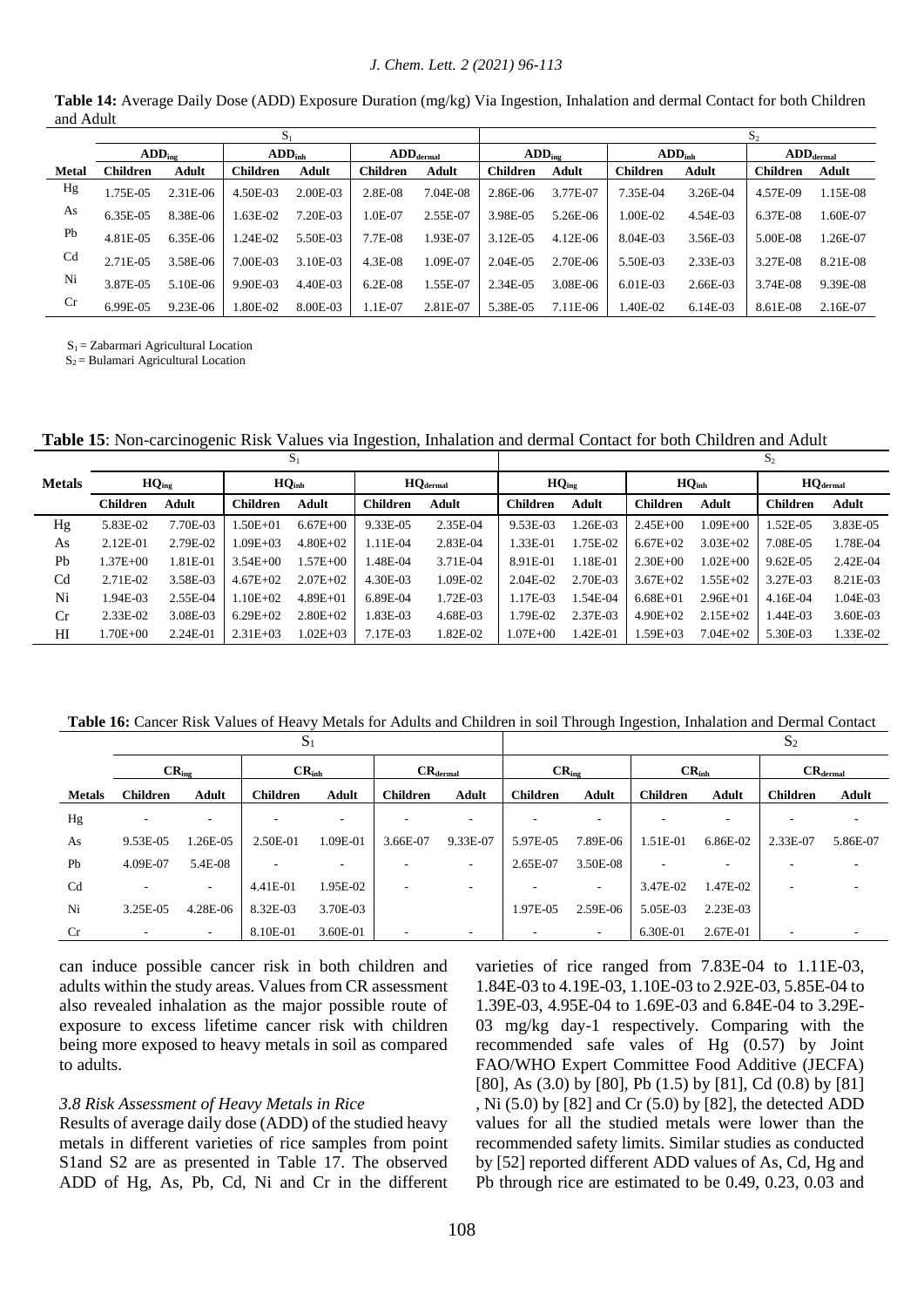0.37 mg/kg bw/day respectively and [60] also reported higher ADD values for Pb, Cd and Cr through rice were estimated to be 4.02,0.27 and 1.98 mg/kg/day respectively. Average daily intake values greater than the safe limits have also been reported by [54] through rice were estimated to be Ni, Pb, Cr , Cd, and Hg were 54, 279, 1050, 29, and 0.28 mg/kg/day respectively.

Results of ADD further indicate that consumption of rice from the two agricultural locations will not result in any health problems by exposure of the study metals. Hazard quotient (HQ) and hazard index (HI) of heavy metals are presented in Table 18. The health risks from consumption of contaminated rice by adult population were assessed based on Hazard Quotient (HQ) which is the ratio of determined dose level. If HQ>1, the exposed population will have detrimental health effect [83]. Finding from the present study revealed that the values for HQ were less than one (1), which shows that the is no adverse health effect associated with metals through consumption of rice. However, the HQ value for As within the study locations were greater than one (1), this indicates a potential health risk associated with As through consumption of rice. Higher HQ values of Cd, Cr, As, and Pb were also reported by [16, 84] for Pb. The hazard index (HI) value expresses the combined noncarcinogenic effects of multiple elements for consumption of selected rice. Hazard index (HI) values of metals for all the varieties of rice ranged from 1.22E+00 to 1.40E+01. This ranged of values were above one (1), indicating high potential of non-cancer health risk via consumption of rice. Higher HI values in vegetables were also reported by [16,85]. The high values of HI for all the heavy metals observed in the varieties of rice call for serious concern because of the high potential to pose health risk to the population that consume these varieties of rice.

# **4. Conclusion**

The present study was carried out to assess the levels of heavy metals in soil and varieties of rice and their potential associated with health risk in Maiduguri. Generally, the concentrations of all the studied metals in the soil samples were significantly higher at a depth of 0- 5 cm, while 10-15 cm showed the lowest. Narica 1 and Marica 2 varieties of rice were observed to accumulate higher concentrations of heavy metals than other varieties.

The concentrations of all the metal in the soil samples from both studied locations were lower than the WHO/FAO permissible limits, while values of various rice were all above the said WHO/FAO limits. Results from potential ecological risks assessment and the potential ecological risk factors (RI) shows that Cd had

very high potential ecological risk and dangerous to the environment and give course for concern, while Hg, As, Pb, Ni and Cr were relatively much less than 40 indicating low risk. Also, AEI results for all the metals were greater than 1, indicating a possibility of likelihood to induce adverse biological effects to benthic organism with exception to Hg and Cd. The geoaccumulation index results for all the metals were within the background values, with exception of Pb which is moderately polluted. The values of contamination factor (CF) shows that the soil samples were not contaminated by the studied heavy metals, with exception of Hg at point S1 with average value of 1.78 which was moderately contaminated. Results for pollution load index (PLI) revealed that the PLI values of As, Pb, Cd, Ni and Cr fell within the  $PLI \leq 1$  category, indicating no pollution of the studied soil. The soil ADD values for both children and adult for ingestion and dermal contact were lower than their individual RfDs, which shows than both children and adult population are not under any threat from noncarcinogenic risk as a result of metal contamination. But values via inhalation for both children and adult were higher than the RfDs values, indicating ADDinh as the most dominant pathway for the exposure of metals to both children and adult population. For rice samples, the observed dietary intake values of the six studied metals were less than JECFA permissible safety limits. Results of HQ and HI for all the heavy metals were less than the safe limit of 1 for ingestion and dermal pathways, with exception of HI values for children (1.70E+00) for point S1 and (1.07E+00) for point S2 which were greater than 1 due to ingestion pathway, signifying high potential noncancer health risk to children. The values of HQinh and HI inhalation for all the heavy metals for both point S1 and S2 were much greater than 1, an indication of high potential non-cancer related illness to children and adult, signifying inhalation and HI ingestion as the main pathway of exposure of the studied heavy metals for children and adult. The carcinogenic risks values for As, Pb and Ni through CRing and CRdermal contact for children and adult were lower than the said regulatory acceptable values of  $1.0 \times 10^{-6}$  to  $1.0 \times 10^{-4}$ , which shows non-cancer risk. However, values for CRinh for children and adult ranged from 2.23E-03 to 8.10E-01, and these ranged of values were relatively higher than the acceptable threshold values of 1.0 x 10-6 to 1.0 x 10-4 , showing possibility of inducing non-cancer risk in both children and adults. The main exposure pathway for both children and adults is inhalation, followed by ingestion and dermal contact. For the rice samples, the observed dietary intake values of each of the metals were less than JECFA recommended safety limits, and hazard quotients values are also less than the US EPA permissible safety limit of 1, which signify no health risk of the heavy metal exposure through the consumption of the varieties of rice. HQ value for As and HI values for all the studied metals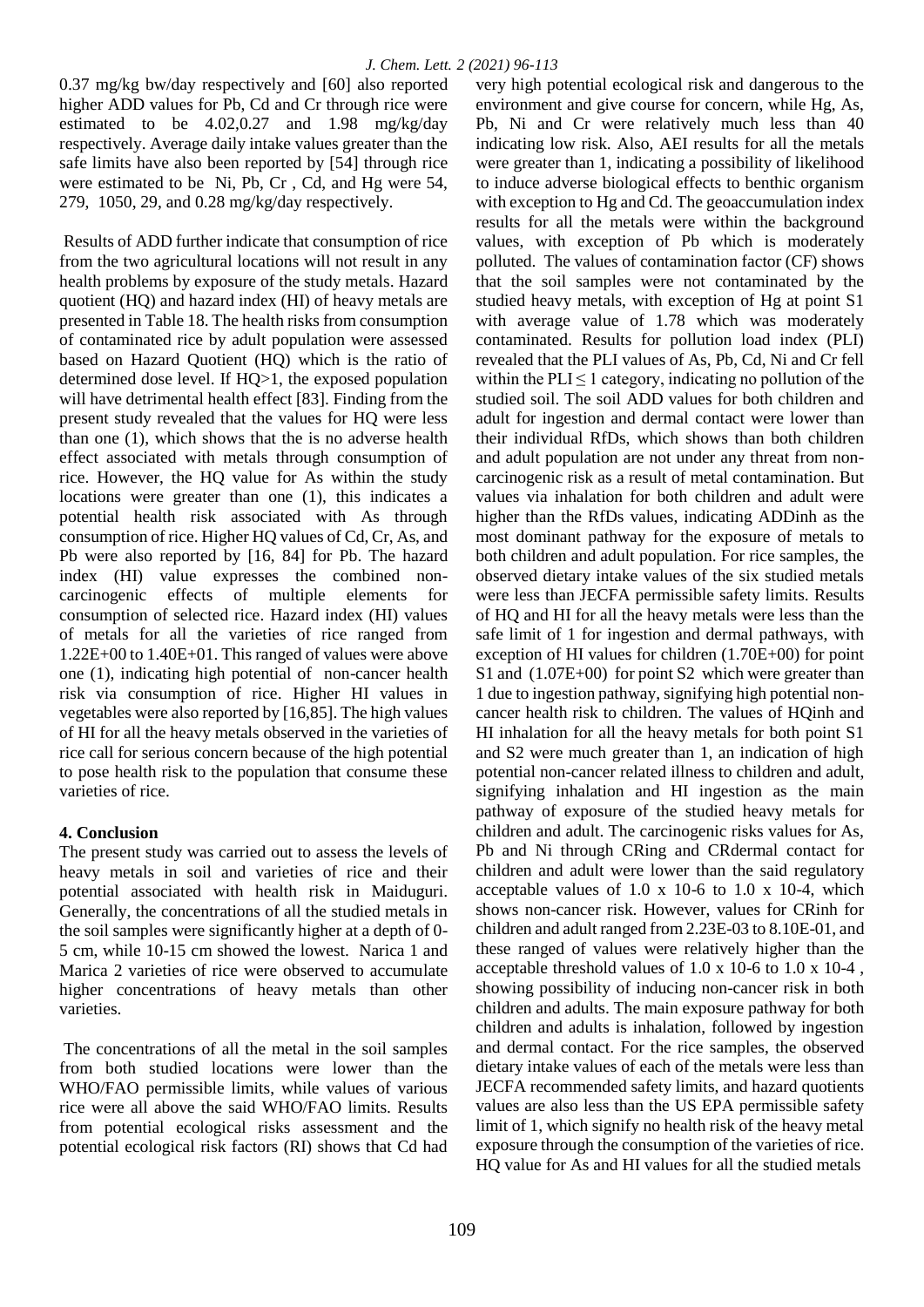*J. Chem. Lett. 2 (2021) 96-113*

|                |          |           | S <sub>1</sub>           |          |            | S <sub>2</sub>           |          |          |          |          |          |             |  |
|----------------|----------|-----------|--------------------------|----------|------------|--------------------------|----------|----------|----------|----------|----------|-------------|--|
|                |          |           | Daily Dose (mg/kg day-1) |          |            | Daily Dose (mg/kg day-1) |          |          |          |          |          |             |  |
| <b>Samples</b> | Hg       | As        | Pb                       | Cd       | Ni         | Сr                       | Hg       | As       | Pb       | Cd       | Ni       | $_{\rm Cr}$ |  |
| Narica 1       | 1.11E-03 | 4.19E-03  | $2.92E-03$               | 1.39E-03 | L69E-03    | 3.29E-03                 | 2.43E-04 | 1.68E-03 | 1.93E-03 | 1.12E-03 | 8.82E-04 | 2.89E-03    |  |
| Marica 2       | 9.63E-04 | 2.92E-03  | 2.48E-03                 | 7.83E-04 | 4.95E-04   | .51E-03                  | 9.90E-05 | 1.41E-03 | 9.54E-04 | 9.63E-04 | 5.04E-04 | 1.92E-03    |  |
| De-gold        | 7.83E-04 | 1.84E-03  | 1.10E-03                 | 6.84E-04 | 1.39E-03   | 1.22E-03                 | 7.20E-05 | 1.19E-03 | 1.99E-03 | 8.64E-04 | 7.38E-04 | $-28E-03$   |  |
| Faro 44        | 1.01E-03 | 2.68E-03  | 2.49E-03                 | 5.85E-04 | 8.46E-04   | 6.84E-04                 | 5.40E-05 | 1.49E-03 | L60E-03  | 7.92E-04 | 5.76E-04 | 5.31E-04    |  |
| <b>TDD</b>     | 3.86E-03 | $.16E-02$ | 8.98E-03                 | 3.44E-03 | $4.42E-03$ | $6.71E-03$               | 4.68E-04 | 5.78E-03 | 6.47E-03 | 3.74E-03 | 2.70E-03 | $6.62E-03$  |  |

 $S_1$  = Zabarmari Agricultural Location

 $S_2$  = Bulamari Agricultural Location

were greater than one (1), indicating high potential of

[5] N. Calace, B. M. Petronio, M. Picciolo and M. Pietroletti, Heavy Metals Uptake by Barley Growing in Polluted Soils:

**Table 18:** Hazard Quotient and Hazard Index of Some Heavy Metals in Varieties of Rice

|                |              |          | S <sub>1</sub>  |          |                          | S <sub>2</sub>     |          |                |              |                 |                 |              |
|----------------|--------------|----------|-----------------|----------|--------------------------|--------------------|----------|----------------|--------------|-----------------|-----------------|--------------|
|                |              |          | HQ (mg/kg day-1 |          |                          | $HO$ (mg/kg day-1) |          |                |              |                 |                 |              |
| <b>Samples</b> | As           | Pb       | Cd              | Ni       | Сr                       | HI                 | As       | Pb             | Cd           | Ni              | Cr              | ш            |
| Narica 1       | l.40E+01     | 7.29E-01 | $1.39E + 00$    | 8.46E-02 | 2.19E-<br>03             | $1.62E + 01$       | 1.12E-03 | 4.82E-<br>01   | $1.12E + 00$ | 4.41E-<br>02    | 1.93E-<br>03    | 1.65E+00     |
| Marica 2       | $9.72E + 00$ | 6.19E-01 | 7.83E-01        | 2.48E-02 | 1.01E-<br>0 <sup>3</sup> | $1.11E + 01$       | 9.42E-04 | 2.39E-<br>01   | 9.63E-01     | $2.52E -$<br>02 | 1.28E-<br>03    | $1.23E + 00$ |
| De-gold        | $6.12E + 00$ | 2.75E-01 | $6.84E-01$      | 6.93E-02 | 8.16E-<br>04             | $7.15E + 00$       | 7.92E-04 | 4.97E-<br>01   | 8.64E-01     | 3.69E-<br>02    | 8.52E-<br>04    | 1.40E+00     |
| Faro 44        | $8.94E + 00$ | 6.23E-01 | 5.85E-01        | 4.23E-02 | 4.56E-<br>04             | $1.02E + 01$       | 9.96E-04 | $4.01E-$<br>01 | 7.92E-01     | 2.88E-<br>02    | $3.54E -$<br>04 | $1.22E + 00$ |

cancer health risk via consumption of rice. Since values from this research shows that some metals have potential to course carcinogenic and non-carcinogenic health risk, we therefore, recommend regular monitoring of heavy metal in soil and varieties of rice within the study locations in other to protect human health.

#### **Conflict of Interest**

The authors declare that they have no conflict of interest.

#### **Acknowledgment**

Authors gratefully thank the full financial support from TetFund (Tertiary Educational Trust Fund, Nigeria) through University of Maiduguri Management (Tetfund/DESS/UNI/ MAIDUGURI/RP/VOL.V).

#### **References**

- [1] FAO/WHO, Evaluation of certain food Additives and Contaminants. Geneva, World Health Organization, Joint FAO/WHO Expert Committee on Food Additives. World Health Organization Technical Report Series, 859 (1995) 29– 35.
- [2] R. Proshad, M. S. Islam, T. Kormoker, M. S. Bhuyan, M. A. Hanif and N. Hossain, Contamination of Heavy Metals in Agricultural Soils: Ecological and Health Risk Assessment. SF J Nanochem Nanotechnology, 2(1) (2019) 1012.
- [3] U. D. Mansur and A. Jazuli, Irrigation and Heavy Metals Pollution in Soils under Urban and Peri-Urban Agricultural Systems. International Journal of Pure and Applied Sciences, 1(3) A. (2007) 37-42.
- [4] E.G. Uwumarongie-Ilori, N. O. Aisueni, B. B. Sulaiman-Ilobu, F. Ekhator, R. C. Eneje and A. Efetie-Osie, (2012). Bulletin of Environment Pharmacology and Life Sciences, 1(9) (2012) 74-80.

Relationship with Heavy Metals Speciation in Soils. Soil Science and Plant Analysis, 33(1 & 2) (2002) 103-115.

- [6] J. Wyszkowska and M. Wyszkowski, Effects of Cadmium and Magnesium on Microbial Activities in Soils. Polish Journal of Environmental Studies, 11(5) (2002) 585-591.
- [7] H. A. Oludare, O. O. Oluwafunmilayo and O. T. Opeyemi, Spatial Distribution and Health Risk Assessment of Soil Pollution by Heavy Metals in Ijebu-Ode, Nigeria. Journal of Health & Pollution 9 (2019) 22.
- [8] T. K. Matthew, U. Y. Mayeen, M. A. Yusoff, H. B. A. Wan, A. B. David, S. Khalid and S. Alzimamie, Assessment of health risk due to the exposure of heavy metals in soil around mega coal-fired cement factory in Nigeria. Results in Physics 11 (2018) 755–762.
- [9] M. P. Taylor, A. K. Mackay, K. A. Hudson-Edwards and E. Holz, Soil Cd, Cu, Pb and Zn contaminants around Mount Isa city, Queensland, Australia: Potential sources and risks to human health. Appl Geochem, (2010).
- [10] J. C. Akan, F.I. Abdulrahman, P.T. Mamza and N. Aishatu, Effect of Environmental Pollution on the Quality of River Ngada, Maiduguri Metropolis, Borno State, Nigeria. Global Science Books. Terrestial and Aquatic Environ. Toxicol. 5(1) (2011) 40-46.
- [11] J. C. Akan, F. I. Abdulrahman, O.A. Sodipo and A. G. Lange, Physicochemical Parameters in Soil and Vegetable Samples from Gongulon Agricultural Site, Maiduguri, Borno State, Nigeria. Journal of American Science, 6(12) (2010).
- [12] K. Caspah, M. Manny and M. Morgan, Health Risk Assessment of Heavy Metals in Soils from Witwatersrand Gold Mining Basin, South Africa. Int. J. Environ. Res. Public Health, 3 (2016) 663 doi:10.3390/ijerph13070663
- [13] V. M. Ngole-Jeme and P. Fantke, Ecologicaland human health risks associated with abandoned gold mine tailings contaminated soil. PLoS ONE  $12(2)$  (2017). e0172517.doi:10.1371/journal. pone.0172517.
- [14] H. Shunhong, Y. Cuiyu, L. Qian, Y. Yi, T. Chongjian, O. Kun and W. Bing, Distribution and Risk Assessment of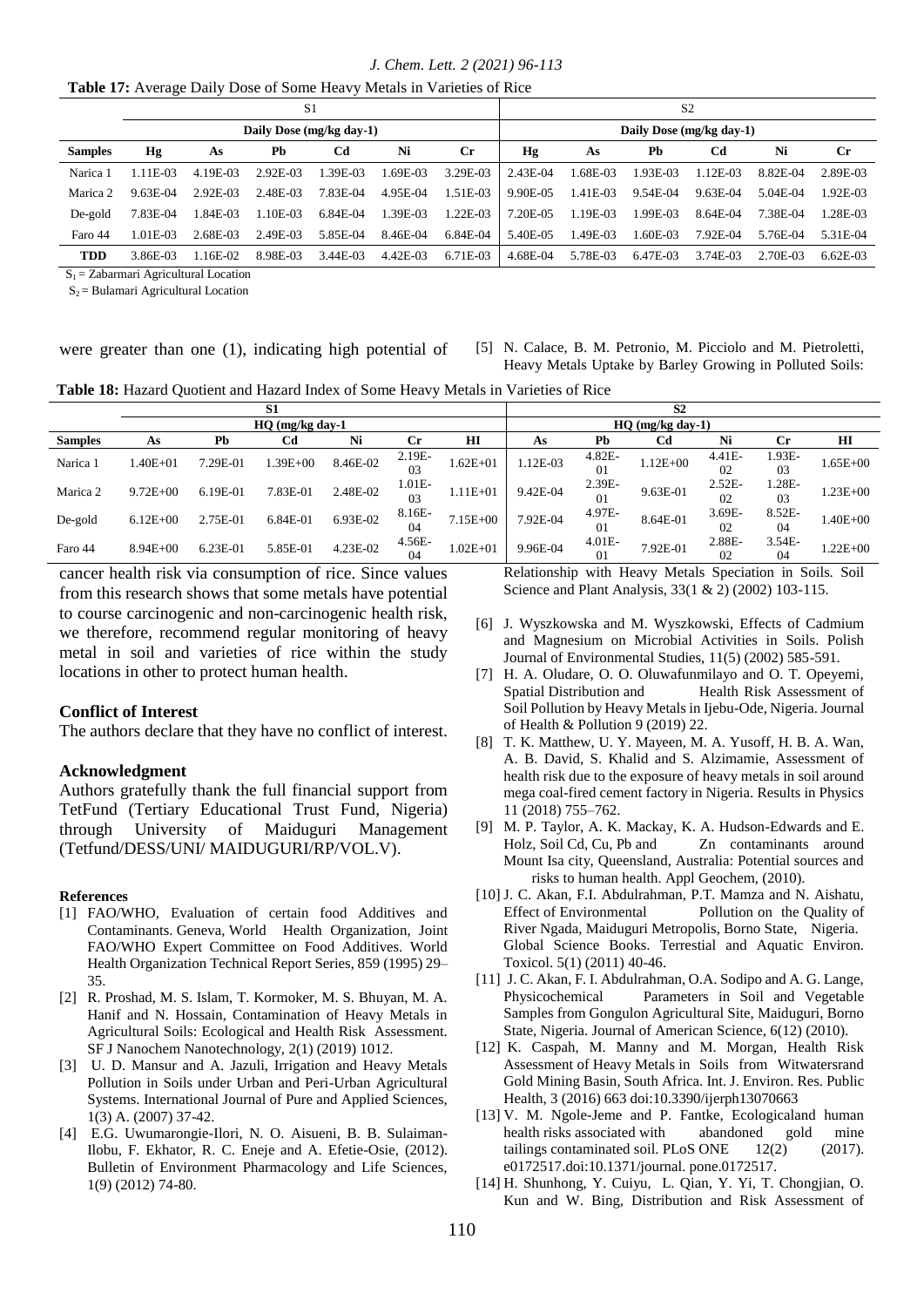Heavy Metals in Soils from a Typical Pb-Zn Mining Area. Pol. J. Environ. Stud. 26(3) (2017) 1105–1112.

- [15] M. S. Xiao, F. Lia, J. D. Zhang, S. Y. Lin, Z. Y. Zhuang and Z. X. Wu, Investigation and health risk assessment of heavy metals in soils from partial areas of Daye city, china IOP Conf. Series: Earth and Environmental Science, 64 (2017) 012066 doi :10.1088/1755- 1315/64/1/012066
- [16] S. K. David and S. Minati, Levels and Health Risk Assessment of Heavy Metals in Soil, Water, and Vegetables of Dar es Salaam, Tanzania Journal of Chemistry. Article ID 1402674, (2018) 9 pageshttps://doi.org/10.1155/2018/1402674.
- [17] A. Narsimha and W. Haike, Distribution, contamination, and health risk assessment of heavy metals in surface soils from northern Telangana, India. Arabian Journal of Geosciences, 11 (2018) 684
- [18] J. Onisoya, A. Bassim and G. Z. Richard, Risk assessment of heavy metals in soil based on the geographic information system-Kriging technique in Anka, Nigeria. Environmental Engineering Research, 24(1) (2019) 150-158.
- [19] X. Wang, Y. Sun, S. Li and H. Wang, Spatial distribution and ecological risk assessment of heavy metals in soil from the Raoyanghe Wetland, China. PLoS ONE 14(8) (2019) e0220409. https://doi.org/10.1371/journal.pone.0220409
- [20] J. C. Akan, J. Y. Dawa, L. B. Inuwa and M. Zakari, Polycyclic aromatic hydrocarbons in different varieties of rice (oryza Sativa) from Yobe State, Nigeria. Eviromental and Pollution. 7(2) (2018) 1927-0909.
- [21] O. A. Ayobami, C. I. Sylvester and U. I. Isaac, Levels and Health risk assessment of heavy metals in selected seasoning and Culinary condiments used in Nigeria. Biological Evidence, 8(2) (2018) 6-20.
- [22] L. Hakanson, An ecological risk index for aquatic pollution control. A sedimentological approach. Water Research, 14 (1980) 975–1001.
- [23] A. Muñoz-Barbosa, E. A. Gutiérrez-Galindo, L. W. Daesslé, M. V. Orozco-Borbón and J. A. Segovia-Zavala, Relationship between metal enrichments and a biological adverse effects index in sediments from Todos Santos Bay, northwest coast of Baja California, México. Marine Pollution Bulletin, 64 (2012) 405-409. https://doi.org/10.1016/j.marpolbul.2011.11.023
- [24] F. Baraud, L. Leleyter, M. Lemoine and H. Hamdoun, Cr in dredged marine sediments: Anthropogenic enrichment, bioavailability and potential adverse effects. Marine Pollution Bulletin, 15 (2017) 303-308. https://doi.org/10.1016/j.marpolbul.2017.05.039
- [25] CCME. (Canadian Council of Ministers of the Environment), Protocol for the derivation of Canadian sediment quality guidelines for the protection of aquatic life. CCME EPC-98E. Prepared by Environment Canada, Guidelines Division, Technical Secretariat of the CCME Task Group on Water Quality Guidelines, Ottawa, (2001).
- [26] S. R. Taylor and S. M. McLennan, The geochemical evolution of the continental crust. Reviews of Geophysics, 33 (1995) 241–265. https://doi.org/10.1029/95RG00262
- [27] D. L. Tomlinson, G. J. Wilson, C. R. Harris and D. W. Jeffney, Problems in the Assessment of Heavy Metal Levels in Estuaries and the Formation of a Pollution Index, Helgol. Wiss. Meeresunters, 33 (1980) 566-572.
- [28] USEPA (United States Environmental Protection Agency), Example exposure scenarios National Center for Environmental Assessment. Washington, DC. EPA/600/R-03/036. National Information Service,

Springfield, VA; PB2003-103280. Retrieved from http://www.epa.gov/ncea. (2003).

- [29] A. N. Marian, D. Godfred, D. Matt, O. Francis, B. E. Thomas, and A. Joshua, Assessment of pollution levels, potential ecological risk and human health risk of heavy metals/ metalloids in dust around fuel filling stations from the Kumasi Metropolis, Ghana. Cogent Environmental Science, 3 (2017) 1412153
- [30] S. H. Huang, Q. Li, Y. Yang, C. Y. Yuan, K. Ouyang and P. You, Risk Assessment of Heavy Metals in Soils of a Lead-Zinc Mining Area in Hunan Province (China) Kem. Ind. 66 (3-4) (2017) 173−178
- [31] USEPA. (United States Environmental Protection Agency), Exposure factors handbook. National Center for Environmental Assessment. Washington, DC: United State Environmental Protection Agency. (2011).
- [32] USEPA. (United States Environmental Protection Agency), Risk assessment guidance for Superfund. Human health evaluation manual, (part A) (Vol. 1). Washington, DC: Office of emergency and remedial response. (1989)
- [33] USEPA. (United States Environmental Protection Agency), Assessing dermal exposure from soil: Region 3 technical guidance manual, risk assessment. United States Environmental PROTECTION agency. Hazardous Waste Management Division Office of Superfund Programs. Philadelphia. Retrieved from https://www.epa.gov/risk/assessing-dermal-exposure-soil. (1993).
- [34] L. Ying, L. Shaogang and C. Xiaoyang, Assessment of heavy metal pollution and human health risk in urban soils of a coal mining city in East China. Human and Ecological Risk Assessment: An International Journal, 22 (2016) 1359–1374. https://doi.org/10.1080/10807039.2016.1174924
- [35] L. Ferreira-Baptista and E. De-Miguel, Geochemistry and risk assessment of street dust in Luanda, Angola: A tropical urban environment. Atmospheric Environment, 39(25) (2005) 4501–4512.
- [36] P. B. Kurt-Karakus, Determination of heavy metals in indoor dust from Istanbul, Turkey: Estimation of the health risk. Environment International. 50 (2012) 47–55. doi: 10.1016/j.envint.2012.09.011 PMID: 23073482
- [37] USEPA. (United States Environmental Protection Agency), Risk Assessment Guidance for Superfund Volume I. Human Health Evaluation Manual (Part A). In: Agency USEP, editor. Washington, DC2010 (2010).
- [38] X. Hu, Y. Zhang, J. Luo, T. Wang, H. Lian and Z. Ding, Bioaccessibility and health risk of arsenic, mercury and other metals in urban street dusts from a mega-city, Nanjing, China. Environmental Pollution, 159(5) (2011) 1215–1221. doi: 10.1016/j.envpol.2011.01.037 PMID: 21345560.
- [39] USEPA. (United States Environmental Protection Agency): Handbook for non-cancer health effects evaluation. US Environmental Protection Agency, Washington (DC). (2000).
- [40] Y. F. Benedicta, A. Emmanuel, Y. Dzidzo and N. Frank, Heavy metals concentration and distribution in soils and vegetation at Korle Lagoon area in Accra, Ghana, Cogent Environmental Science, 3(1) (2017) 1405887
- [41] WHO/FAO. Codex alimentarius commission. Food additives and contaminants. Joint FAO/WHO Food Standards Programme, ALINORM 10/12A. Retrieved from www.transpaktrading.com/static/pdf/research/achemistry/int roTofertilizers.pdf. (2001).
- [42] C. Sonomdagva, B. Chultem, C. Byambatseren, B. Enkhchimeg, D. Batsuren and B. Batdelger, Contamination and Health Risk Assessment of Heavy Metals in the Soil of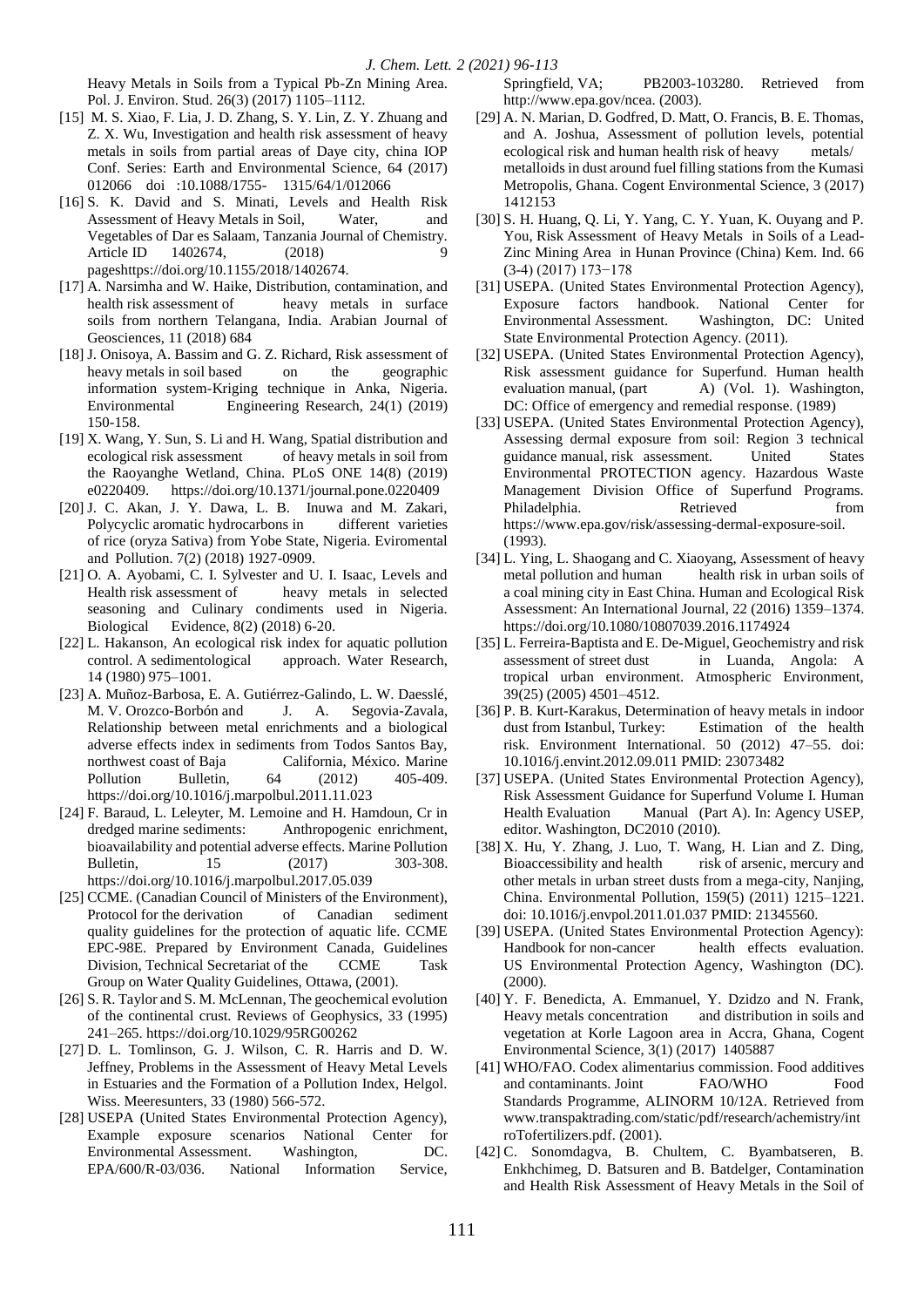Major Cities in Mongolia. Int. J. Environ. Res. Public Health, 16 (2019) 2552; doi:10.3390/ijerph16142552.

- [43] T. S. Aluko, K. L. Njoku, A. A. Adesuyi and M. O. Akinola, Health Risk Assessment of Heavy Metals in Soil from the Iron Mines of Itakpe and Agbaja, Kogi State, Nigeria. Pollution, 4(3) (2018) 527-538.
- [44] L. Yu, G. Xin, W. Gang, Z. Qiang, S. Qiong and X. Guoju, Heavy metal contamination and source in arid agricultural soil in central Gansu Province, China. Journal of Environmental Sciences.20: (2008) 607–612.
- [45] R. Frank, K. Ishida and P. Suda, Metals in agricultural soils of Ontario. Canadian Journal of Soil Science. 6 (1976) 181-196.
- [46] V. Chrastný, M. Komárek and T. Hájek, Lead contamination of an agricultural soil in the vicinity of a shooting range. Environmental Monitoring and Assessment. 162 (2010) 37- 46.
- [47] W. H. Zhang, Y. X. Wu and M. O. Simonnot, Soil contamination due to e-waste disposal and recycling activities: A review with special focus on China. Pedosphere, 21(4) (2012). 434–455. doi:10.1016/S1002-0160(12)60030-7
- [48] M. T. Hasnine, M. E. Huda, R. Khatun, A. H. Saadat, M. Ahasan and S. Akter Heavy Metal Contamination in Agricultural Soil at DEPZA, Bangladesh. Environment and Ecology Research. 5 (2017). 510-516.
- [49] E. E. Cary, Chromium in Air, Soil and Natural Waters. Biological and Environmental Aspects of Chromium. Langard S. Elsevier Science Publishers, New York. (1982) 49-64.
- [50] X. Huang, H. Wang, J. Zhou, C. Ma and C. Du, Risk assessment of potentially toxic element pollution in soils and rice (Oryza sativa) in a typical area of the Yangtze River Delta. Environ Pollut, 157 (2009). 2542–2549. doi: 10.1016/ j.envpol.2009.03.002.
- [51] Y. Qian, C. Chen, Q. Zhang, Y. Li and Z. Chen, Z. Concentrations of cadmium, lead, mercury and arsenic in Chinese market milled rice and associated population health risk. Food Control, 21 (2010) 1757–1763. doi: 10.1016/ j.foodcont.2010.08.005.
- [52] H. Cao, J. Chen, J. Zhang, H. Zhang and L. Qiao, Heavy metals in rice and garden vegetables and their potential health risks to inhabitants in the vicinity of an industrial zone in Jiangsu, China. J. Environ. Sci. 22 (2010) 1792–1799. doi: 10.1016/S1001-0742(09)60321-1.
- [53] Z. Huang, X. D. Pan, P. G. Wu, J. L. Han and Q. Chen, Health Risk Assessment of Heavy Metals in Rice to the Population in Zhejiang, China. PLoS ONE 8(9) (2013) e75007. doi:10.1371/journal.pone.0075007.
- [54] C. E. Chidinma, N. I. Janefrances, T. Oguejiofo, T. Ujam., R. E. Nwachukwu and O. N. Charles, Human health risk assessment of potential toxic elements in paddy soil and rice (Oryza sativa) from Ugbawka fields, Enugu, Nigeria. Open Chem.,17(2019)1050–1060 https://doi.org/10.1515/chem-2019-0121
- [55] G. G. Lenn, S. N. Rafael and B. V. Ray, Dietary Exposure to Heavy Metal Contaminated Rice and Health Risk to the Population of Monrovia. Journal of Environmental Science and Public Health, 3 (2019) 474-482.
- [56] WHO, Mercury and health. ww.who.int/news-room/factsheets/detail/mercury-and- health. (2017).
- [57] S. Gunduz and S. Akman, Investigation of arsenic and cadmium contents in rice samples in Turkey by electrothermal atomic absorption spectrometry. Food Anal Methods: (2013). doi: 10.1007/s12161-013-9588-6.
- [58] F. N. Jane, Ihedioha. T. U. Oguejiofo, O. N. Charles, R. E. Nwachukwu and C. C. Charles, Assessment of heavy metal

contamination of rice grains (Oryza sativa) and soil from Ada field, Enugu, Nigeria: Estimating the human health risk. Human and Ecological Risk Assessment: An International Journal, 22 (2016) 8.

- [59] J. N. Ihedioha, O. T. Ujam, C. O. Nwuche, N. R. Ekere and C. C. Chime, Assessment of heavy metal contamination of rice grains (Oryza sativa) and soil from Ada field, Enugu, Nigeria: Estimating the human health risk. Human and Ecological Risk Assessment: An nternational Journal 22(8) (2016) 1665-1677
- [60] S. M. Deepmala, R. Vikram and P. D. Soumya, Risk Assessment of Heavy Metals Contamination in Paddy Soil, Plants, and Grains (Oryza sativa L.) at the East Coast of India. BioMed Research International, 11 (2014). http://dx.doi.org/10.1155/2014/545473.
- [61] H. Ali, M. Fereshteh, K. Javad and M. K. AminConcentration and Risk Assessment of Potentially Toxic Elements, Lead and Cadmium, in Vegetables and Cereals Consumed in Western Iran. J. food. Prot. 83(1) (2020) 101–107.
- [62] F. Gagan, G. Deepesh and T. Archana, Toxicity of lead: A review with recent updates. Interdiscip. Toxicol. 5(2) (2012) 47–58.
- [63] [ A. Shakerian, E. Rahimi and M. Ahmadi, Cadmium and lead content in several brands of rice grains (Oryza sativa) in central Iran. Toxicol. Ind. Health. 28 (2012) 955–960. doi: 10.1177/0748233711430979.
- [64] [63] R. Ghasem, K. Zahra and C. Amin, uptake and translocation of some heavy metals by rice crop (oryza sativa) in paddy soils Agriculture (Poľnohospodárstvo), 63(4) (2017) 163−175. DOI: 10.1515/agri-2017-0016
- [65] [64] G. Johannes, S. Franziska, G. Christian, E. Vera, B. Paul, R. Andrea and A. G. David,The toxicity of cadmium and resulting hazards for human health. J Occup Med Toxicol. 1:22 (2006). doi: 10.1186/1745-6673-1-22
- [66] K. K. Das, R. C. Reddy, I. B. Bagoji, S. Das, S. Bagali, L. Mullur,J. P. Khodnapur and M. S. Biradar, Primary concept of nickel toxicity - an overview. J. Basic. Clin. Physiol, Pharmacol. 30 (2) (2018) 141-152. doi: 10.1515/jbcpp-2017- 0171
- [67] B. W. Barau, A. Abdulhameed, A. G. Ezra, M. Muhammad, E. M. Kyari, U. Bawa and A. U. Yuguda, Heavy Metal Contamination of Some Vegetables from Pesticides and the Potential Health Risk in Bauchi, Northern Nigeria. International Journal of Science and Technology, 7(1) (2018) 1-11.
- [68] P. Sajad, A. Farrokh and K. S. Iraj, Synthesis of Magnetic Gluten/Pectin/Fe 3 O 4 Nano-hydrogel and Its Use to Reduce Environmental Pollutants from Lake Urmia Sediments. Journal of Inorganic and Organometallic Polymers and Materials, 30(8) (2020) 3188-3198.
- [69] P. Sajad, A. Mohammad and G. Nader, Application of nanosized poly N-phenyl pyrrole coated polyester fiber to headspace microextraction of some volatile organic compounds and analysis by gas chromatography. Current Analytical Chemistry, 12(5) (2016) 457-464.
- [70] S. Abdolkarim, A. Mohammad and P. Sajad, Application of Nano-sized Poly (N-methyl pyrrole-pyrrole) Fiber to the Headspace Solid-Phase Microextraction of Volatile Organic Compounds from Yogurt. Journal of Chemistry Letters, 1(1) (2020) 39-46.
- [71] M. Alizadeh, P. Sajad and N. Faraji, Determination of lemon juice adulteration by analysis of gas chromatography profile of volatile organic compounds extracted with nanosized polyester-polyaniline fiber. Food analytical methods, 10(6) (2017) 2092-2101